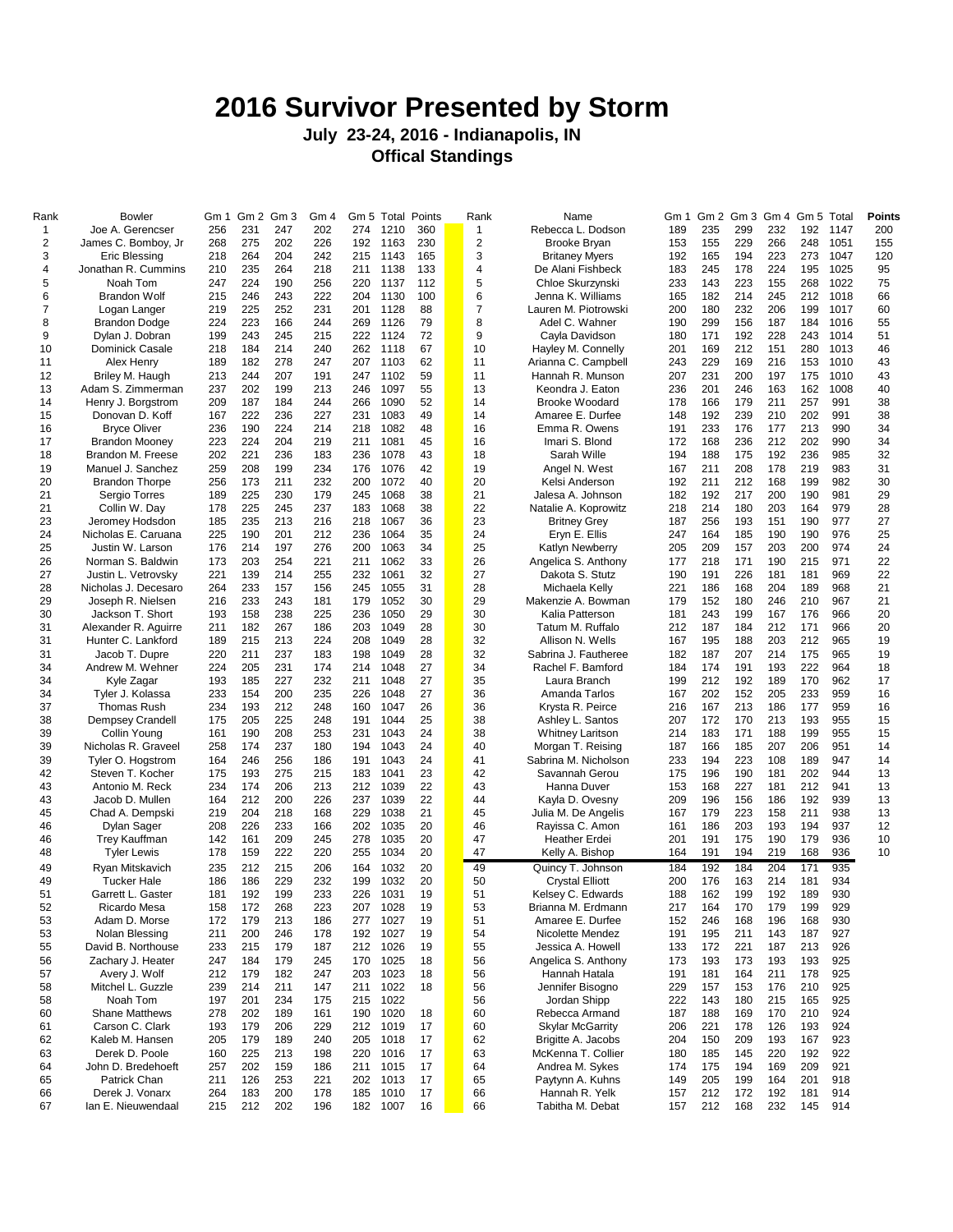| 67  | Michael Rachal          | 167 | 188 | 222 | 244 | 186 | 1007 | 16 | 68  | Averi N. Brown            | 146 | 208 | 228 | 179 | 152 | 913 |
|-----|-------------------------|-----|-----|-----|-----|-----|------|----|-----|---------------------------|-----|-----|-----|-----|-----|-----|
|     |                         |     |     |     |     |     |      |    |     |                           |     |     |     | 204 |     |     |
| 67  | <b>Trevor Cross</b>     | 226 | 202 | 211 | 210 | 158 | 1007 | 16 | 68  | Rachel M. Clifton         | 180 | 191 | 169 |     | 169 | 913 |
| 70  | Sam Espiritu            | 172 | 224 | 170 | 214 | 225 | 1005 | 16 | 70  | Brittany-Ann N. O'Connell | 179 | 196 | 164 | 193 | 180 | 912 |
| 71  | Dawson R. Jones         | 160 | 213 | 245 | 177 | 206 | 1001 | 16 | 70  | Kaylee B. Joseph          | 162 | 184 | 186 | 205 | 175 | 912 |
| 71  | Noah T. Prima           | 203 | 244 | 152 | 213 | 189 | 1001 | 16 | 72  | Mylee A. McCracken        | 173 | 170 | 189 | 168 | 210 | 910 |
| 71  | Randy S. Newlin         | 208 | 186 | 240 | 176 | 191 | 1001 | 16 | 72  | Nicole Vary               | 181 | 171 | 178 | 189 | 191 | 910 |
|     |                         |     |     |     |     |     |      |    |     |                           |     |     |     |     |     |     |
| 74  | Payne G. Fakler         | 221 | 223 | 199 | 199 | 158 | 1000 | 15 | 72  | Samantha Conti            | 169 | 162 | 154 | 212 | 213 | 910 |
| 75  | Jonah S. Starmer        | 182 | 172 | 237 | 225 | 183 | 999  | 15 | 75  | <b>Baileigh Snow</b>      | 178 | 167 | 185 | 192 | 187 | 909 |
| 75  | Brandon L. Lee          | 237 | 190 | 222 | 171 | 179 | 999  | 15 | 76  | Dakota I. Evans           | 181 | 154 | 215 | 172 | 186 | 908 |
| 77  | Jarrod J. Scents        | 212 | 207 | 209 | 189 | 181 | 998  | 15 | 76  | Heather S. Duncan         | 148 | 215 | 156 | 187 | 202 | 908 |
|     |                         |     |     |     |     |     |      |    |     |                           |     |     |     |     |     |     |
| 78  | lan Ridgway             | 190 | 194 | 212 | 211 | 189 | 996  | 15 | 76  | Lauren E. Marks           | 161 | 148 | 180 | 194 | 225 | 908 |
| 79  | <b>Brandon Bonta</b>    | 177 | 178 | 206 | 166 | 267 | 994  | 14 | 79  | <b>Haley Groat</b>        | 127 | 203 | 218 | 178 | 181 | 907 |
| 79  | Joseph A. Grondin       | 205 | 220 | 243 | 149 | 177 | 994  | 14 | 80  | Emilie I. Passanante      | 185 | 187 | 177 | 201 | 156 | 906 |
| 79  | Tre' H. Manning, III    | 201 | 170 | 204 | 205 | 214 | 994  | 14 | 81  | Kelcie Mannon             | 191 | 144 | 206 | 179 | 185 | 905 |
| 79  |                         | 216 | 203 | 181 |     |     | 994  | 14 | 81  |                           | 171 | 176 | 177 | 178 | 203 | 905 |
|     | Zachary Vitelli         |     |     |     | 150 | 244 |      |    |     | Keri M. Ladigo            |     |     |     |     |     |     |
| 83  | Kaden Mcdow             | 196 | 157 | 208 | 190 | 242 | 993  | 14 | 81  | Molly A. Marshall         | 160 | 183 | 190 | 182 | 190 | 905 |
| 83  | Tyler M. Moore          | 140 | 230 | 219 | 235 | 169 | 993  | 14 | 84  | Danika M. Hickey          | 180 | 208 | 181 | 152 | 182 | 903 |
| 85  | Dustin D. Yocum         | 219 | 189 | 174 | 179 | 231 | 992  | 12 | 85  | Taylor Nguyen             | 180 | 180 | 160 | 191 | 191 | 902 |
| 85  | Jonathan J. Studer      | 204 | 187 | 210 | 184 | 207 | 992  | 12 | 86  | Chelsea Nakaoka           | 185 | 197 | 159 | 179 | 179 | 899 |
|     |                         |     |     |     |     |     |      |    |     |                           |     |     |     |     |     |     |
| 85  | <b>Trenton Johnston</b> | 187 | 202 | 199 | 227 | 177 | 992  | 12 | 87  | Becca A. King             | 146 | 234 | 161 | 202 | 155 | 898 |
| 88  | Jerry J. Jennings       | 214 | 211 | 187 | 210 | 168 | 990  | 12 | 87  | Deanna T. Hopkins         | 225 | 171 | 178 | 155 | 169 | 898 |
| 88  | Ryan S. Stubblefield    | 218 | 126 | 222 | 207 | 217 | 990  | 12 | 89  | Savannah J. Slark         | 169 | 148 | 174 | 211 | 195 | 897 |
| 90  | Raymond E. Wiegand      | 182 | 159 | 249 | 181 | 218 | 989  | 10 | 90  | Megan Paul                | 152 | 180 | 176 | 192 | 195 | 895 |
| 90  | Ryan J. Holzworth       | 225 | 215 | 172 | 173 | 204 | 989  | 10 | 91  | Michaela N. Clardy        | 156 | 207 | 191 | 170 | 170 | 894 |
|     |                         |     |     |     |     |     |      |    |     |                           |     |     |     |     |     |     |
| 92  | Harry V. Weigle         | 220 | 181 | 201 | 216 | 170 | 988  |    | 92  | Amanda K. Balas           | 162 | 171 | 205 | 203 | 152 | 893 |
| 93  | James A. Schirripa      | 211 | 159 | 225 | 227 | 165 | 987  |    | 93  | Lakyn N. Edwards          | 193 | 160 | 165 | 200 | 174 | 892 |
| 93  | Cody M. Stevens         | 234 | 172 | 199 | 213 | 169 | 987  |    | 93  | Macailin Rodriguez        | 193 | 166 | 174 | 189 | 170 | 892 |
| 95  | Nick Penny              | 176 | 202 | 206 | 201 | 201 | 986  |    | 93  | Mikayla N. Cummings       | 163 | 149 | 201 | 170 | 209 | 892 |
|     |                         |     |     |     |     |     |      |    |     |                           |     |     |     |     |     |     |
| 96  | Devin L. Chalifour      | 203 | 232 | 170 | 233 | 147 | 985  |    | 96  | <b>Bethany Noel</b>       | 148 | 180 | 159 | 192 | 212 | 891 |
| 97  | Nathan Mercer           | 188 | 232 | 224 | 188 | 152 | 984  |    | 96  | Christin A. Cole          | 152 | 202 | 194 | 166 | 177 | 891 |
| 98  | D'Ontae Rhone           | 165 | 199 | 225 | 200 | 194 | 983  |    | 96  | Jenna R. Roark            | 175 | 139 | 193 | 181 | 203 | 891 |
| 98  | Drew A. Hicks           | 200 | 180 | 178 | 202 | 223 | 983  |    | 96  | Jennifer C. Zich          | 146 | 235 | 149 | 144 | 217 | 891 |
| 100 | Donovan J. Bourg        | 190 | 160 | 201 | 233 | 198 | 982  |    | 100 | Amelia R. Kiefer          | 169 | 159 | 232 | 180 | 150 | 890 |
|     |                         |     |     |     |     |     |      |    |     |                           |     |     |     |     |     |     |
| 100 | Garrett J. Meadows      | 180 | 180 | 200 | 224 | 198 | 982  |    | 100 | Anita Li                  | 176 | 198 | 192 | 169 | 155 | 890 |
| 100 | Stephen Major           | 216 | 236 | 193 | 174 | 163 | 982  |    | 100 | Bethany M. Watson         | 200 | 182 | 166 | 200 | 142 | 890 |
| 103 | Aidghan Ziegler         | 211 | 201 | 193 | 193 | 183 | 981  |    | 100 | Rachel L. Hines           | 188 | 177 | 170 | 163 | 192 | 890 |
| 103 | Brandon E. Hyska        | 160 | 203 | 201 | 181 | 236 | 981  |    | 104 | Ami E. Richardson         | 175 | 181 | 145 | 188 | 200 | 889 |
| 103 | Jonathan K. Bowman      | 145 | 238 | 195 | 190 | 213 | 981  |    | 104 | Megan Pozek               | 174 | 166 | 185 | 180 | 184 | 889 |
|     |                         |     |     |     |     |     |      |    |     |                           |     |     |     |     |     |     |
| 106 | Jacob Freand            | 212 | 150 | 189 | 220 | 209 | 980  |    | 106 | Brooklynn M. Schutz       | 192 | 181 | 184 | 157 | 171 | 885 |
| 106 | Josh M. Brown           | 242 | 182 | 179 | 163 | 214 | 980  |    | 106 | Makayla R. Lancioni       | 154 | 166 | 220 | 166 | 179 | 885 |
| 108 | Blake W. Reiger         | 183 | 193 | 198 | 214 | 191 | 979  |    | 106 | Olivia R. Komorowski      | 182 | 185 | 133 | 172 | 213 | 885 |
| 108 | Dawson C. Miller        | 172 | 159 | 256 | 105 | 287 | 979  |    | 109 | Keagan Trexler            | 200 | 175 | 194 | 177 | 138 | 884 |
| 110 | Andrew O. Olson         | 188 | 198 | 175 | 214 | 203 | 978  |    | 110 | Cristina E. Scheuerman    | 199 | 139 | 166 | 205 | 174 | 883 |
|     |                         |     |     |     |     |     |      |    |     |                           |     |     |     |     |     |     |
| 110 | Collin J. Walsh         | 176 | 157 | 211 | 198 | 236 | 978  |    | 111 | Bailee Chapman            | 148 | 192 | 223 | 180 | 139 | 882 |
| 110 | Daniel L. Miller        | 190 | 189 | 199 | 203 | 197 | 978  |    | 111 | Olivia A. Hoeksema        | 186 | 166 | 165 | 189 | 176 | 882 |
| 110 | Patrick W. Phillips     | 179 | 177 | 173 | 204 | 245 | 978  |    | 113 | <b>Brooke Roberts</b>     | 199 | 147 | 188 | 191 | 155 | 880 |
| 110 | Zachary Choltco         | 142 | 201 | 178 | 258 | 199 | 978  |    | 114 | Alexis S. Stein           | 132 | 215 | 199 | 165 | 168 | 879 |
| 115 | Nolan D. Ortbahn        | 184 | 255 | 193 | 145 | 200 | 977  |    | 114 | Amanda L. Scharf          | 163 | 148 | 201 | 169 | 198 | 879 |
|     |                         |     |     |     |     |     |      |    |     |                           |     |     |     |     |     |     |
| 116 | Michael T. McCubbins    | 246 | 156 | 180 | 179 | 214 | 975  |    | 116 | Amanda N. Naujokas        | 193 | 160 | 191 | 138 | 192 | 874 |
| 116 | Travis D. Knowlton      | 167 | 215 | 221 | 217 | 155 | 975  |    | 117 | Cayla M. Hicks            | 166 | 154 | 149 | 220 | 183 | 872 |
| 116 | <b>Tyler Gromlovits</b> | 217 | 183 | 171 | 216 | 188 | 975  |    | 118 | Shea M. Hardacre-stiles   | 188 | 149 | 162 | 201 | 170 | 870 |
| 119 | Adam Turner             | 210 | 207 | 167 | 199 | 191 | 974  |    | 119 | Hannah N. Middaugh        | 157 | 182 | 177 | 184 | 169 | 869 |
| 119 | Banner W. Bradshaw      | 215 | 191 | 179 | 187 | 202 | 974  |    | 120 | Abigail R. Rost           | 198 | 175 | 182 | 202 | 111 | 868 |
| 119 |                         |     | 200 |     | 190 | 136 | 974  |    | 121 |                           |     | 182 |     | 158 | 184 | 867 |
|     | Bladyn Hogan            | 225 |     | 223 |     |     |      |    |     | Dana L. Brandt            | 197 |     | 146 |     |     |     |
| 119 | <b>Isaac Skalak</b>     | 182 | 130 | 213 | 226 | 223 | 974  |    | 121 | Sarah Watts               | 151 | 171 | 173 | 188 | 184 | 867 |
| 123 | <b>Brandon Pendley</b>  | 159 | 203 | 174 | 279 | 158 | 973  |    | 123 | Joanne D. Savage          | 162 | 191 | 146 | 221 | 146 | 866 |
| 124 | Anthony F. Naujokas     | 225 | 202 | 186 | 209 | 149 | 971  |    | 123 | <b>Rachel McCandless</b>  | 170 | 192 | 171 | 195 | 138 | 866 |
| 125 | Paul Schink             | 204 | 165 | 199 | 186 | 216 | 970  |    | 125 | Aitana R. Sloniker        | 148 | 176 | 178 | 203 | 160 | 865 |
|     |                         |     |     | 200 |     |     |      |    |     |                           |     |     |     |     |     |     |
| 126 | Donald J. Denton        | 200 | 214 |     | 199 | 156 | 969  |    | 125 | Megan Metz                | 212 | 172 | 170 | 116 | 195 | 865 |
| 126 | Liam L. Reloba          | 178 | 165 | 181 | 243 | 202 | 969  |    | 127 | Laney M. Wells            | 162 | 177 | 170 | 151 | 203 | 863 |
| 128 | Terry W. Creech, III    | 208 | 198 | 186 | 186 | 190 | 968  |    | 128 | Hannah Schorr             | 143 | 167 | 187 | 180 | 185 | 862 |
| 128 | Zack A. Denton          | 155 | 193 | 245 | 198 | 177 | 968  |    | 129 | Madison J. Holman         | 198 | 155 | 147 | 216 | 145 | 861 |
| 130 | Colby A. Money          | 267 | 186 | 176 | 211 | 127 | 967  |    | 130 | Faith N. Hall             | 165 | 182 | 193 | 171 | 149 | 860 |
| 130 | Donnie J. Baker         | 129 | 201 | 169 | 234 | 234 | 967  |    | 130 | Hayley N. Ryan            | 144 | 194 | 204 | 182 | 136 | 860 |
|     |                         |     |     |     |     |     |      |    |     |                           |     |     |     |     |     |     |
| 130 | Ty A. Sexton            | 184 | 196 | 151 | 216 | 220 | 967  |    | 130 | Jamie Thomas              | 165 | 200 | 171 | 145 | 179 | 860 |
| 133 | Anthony Swenson         | 222 | 149 | 201 | 248 | 145 | 965  |    | 130 | Jordan Shipp              | 211 | 134 | 140 | 204 | 171 | 860 |
| 133 | Tyler L. Gray           | 164 | 243 | 222 | 154 | 182 | 965  |    | 130 | Kayla L. Berry            | 156 | 207 | 161 | 175 | 161 | 860 |
| 135 | Justin L. Nelson        | 237 | 177 | 176 | 208 | 166 | 964  |    | 135 | Destiny S. Truly          | 159 | 181 | 139 | 201 | 179 | 859 |
| 135 | Ryan M. O'Harra         | 196 | 158 | 205 | 195 | 210 | 964  |    | 135 | <b>Emily Schrader</b>     | 171 | 157 | 167 | 172 | 192 | 859 |
|     |                         |     |     |     |     |     |      |    |     |                           |     |     |     |     |     |     |
| 137 | Anthony R. Recsnik      | 161 | 200 | 220 | 193 | 189 | 963  |    | 137 | Sarah Prince              | 112 | 204 | 175 | 136 | 231 | 858 |
| 137 | Casey Cohagan           | 203 | 169 | 181 | 187 | 223 | 963  |    | 138 | Rachel C. Strogin         | 194 | 191 | 140 | 145 | 187 | 857 |
| 137 | Sean C. Taylor          | 181 | 200 | 169 | 199 | 214 | 963  |    | 138 | Samantha L. Gainor        | 159 | 213 | 179 | 161 | 145 | 857 |
| 137 | Marcel M. Mullen        | 184 | 190 | 181 | 205 | 203 | 963  |    | 140 | Summer Salak              | 147 | 146 | 182 | 169 | 211 | 855 |
| 141 | Anthony M. Dodge        | 169 | 183 | 180 | 195 | 235 | 962  |    | 141 | Caity A. Cox              | 180 | 180 | 185 | 155 | 154 | 854 |
|     |                         |     |     |     |     |     |      |    |     |                           |     |     |     |     |     |     |
| 141 | Jordan C. Bryant        | 180 | 161 | 213 | 238 | 170 | 962  |    | 141 | Emmy G. Benway            | 215 | 153 | 135 | 178 | 173 | 854 |
| 141 | Ty J. Falcon            | 161 | 210 | 184 | 164 | 243 | 962  |    | 143 | Mirandah L. Boyd          | 144 | 198 | 172 | 171 | 168 | 853 |
| 144 | Austin R. Tungate       | 203 | 157 | 223 | 193 | 185 | 961  |    | 144 | Jasmine Mckeel            | 178 | 136 | 169 | 165 | 204 | 852 |
| 144 | Pierce M. Field         | 223 | 182 | 221 | 135 | 200 | 961  |    | 145 | Caley M. Vogt             | 179 | 149 | 181 | 211 | 131 | 851 |
|     |                         |     |     |     |     |     |      |    |     |                           |     |     |     |     |     |     |

| Averi N. Brown                               | 146        | 2      |
|----------------------------------------------|------------|--------|
| Rachel M. Clifton                            | 180        | 1      |
| ttany-Ann N. O'Connell<br>Kaylee B. Joseph   | 179<br>162 | 1<br>1 |
| Mylee A. McCracken                           | 173        | 1      |
| Nicole Vary                                  | 181        | 1      |
| Samantha Conti                               | 169        | 1      |
| <b>Baileigh Snow</b><br>Dakota I. Evans      | 178<br>181 | 1<br>1 |
| Heather S. Duncan                            | 148        | 2      |
| Lauren E. Marks                              | 161        | 1      |
| <b>Haley Groat</b>                           | 127        | 2      |
| Emilie I. Passanante                         | 185        | 1      |
| Kelcie Mannon<br>Keri M. Ladigo              | 191<br>171 | 1<br>1 |
| Molly A. Marshall                            | 160        | 1      |
| Danika M. Hickey                             | 180        | 2      |
| <b>Taylor Nguyen</b>                         | 180        | 1      |
| Chelsea Nakaoka<br>Becca A. King             | 185<br>146 | 1<br>2 |
| Deanna T. Hopkins                            | 225        | 1      |
| Savannah J. Slark                            | 169        | 1      |
| Megan Paul                                   | 152        | 1      |
| Michaela N. Clardy                           | 156        | 2      |
| Amanda K. Balas<br>Lakyn N. Edwards          | 162<br>193 | 1<br>1 |
| <b>Macailin Rodriguez</b>                    | 193        | 1      |
| <b>Mikayla N. Cummings</b>                   | 163        | 1      |
| <b>Bethany Noel</b>                          | 148        | 1      |
| Christin A. Cole                             | 152        | 2      |
| Jenna R. Roark<br>Jennifer C. Zich           | 175<br>146 | 1<br>2 |
| Amelia R. Kiefer                             | 169        | 1      |
| Anita Li                                     | 176        | 1      |
| Bethany M. Watson                            | 200        | 1      |
| Rachel L. Hines<br>Ami E. Richardson         | 188<br>175 | 1<br>1 |
| Megan Pozek                                  | 174        | 1      |
| Brooklynn M. Schutz                          | 192        | 1      |
| Makayla R. Lancioni                          | 154        | 1      |
| Olivia R. Komorowski<br>Keagan Trexler       | 182<br>200 | 1<br>1 |
| ristina E. Scheuerman                        | 199        | 1      |
| <b>Bailee Chapman</b>                        | 148        | 1      |
| Olivia A. Hoeksema                           | 186        | 1      |
| <b>Brooke Roberts</b><br>Alexis S. Stein     | 199<br>132 | 1<br>2 |
| Amanda L. Scharf                             | 163        | 1      |
| Amanda N. Naujokas                           | 193        | 1      |
| Cayla M. Hicks                               | 166        | 1      |
| hea M. Hardacre-stiles<br>Hannah N. Middaugh | 188<br>157 | 1<br>1 |
| Abigail R. Rost                              | 198        | 1      |
| Dana L. Brandt                               | 197        | 1      |
| Sarah Watts                                  | 151        | 1      |
| Joanne D. Savage                             | 162        | 1<br>1 |
| Rachel McCandless<br>Aitana R. Sloniker      | 170<br>148 | 1      |
| Megan Metz                                   | 212        | 1      |
| Laney M. Wells                               | 162        | 1      |
| Hannah Schorr                                | 143        | 1      |
| Madison J. Holman<br>Faith N. Hall           | 198<br>165 | 1<br>1 |
| Hayley N. Ryan                               | 144        | 1      |
| Jamie Thomas                                 | 165        | 2      |
| Jordan Shipp                                 | 211        | 1      |
| Kayla L. Berry<br>Destiny S. Truly           | 156<br>159 | 2<br>1 |
| Emily Schrader                               | 171        | 1      |
| Sarah Prince                                 | 112        | 2      |
| Rachel C. Strogin                            | 194        | 1      |
| Samantha L. Gainor<br>Summer Salak           | 159<br>147 | 2<br>1 |
| Caity A. Cox                                 | 180        | 1      |
| Emmy G. Benway                               | 215        | 1      |
| Mirandah L. Boyd                             | 144        | 1      |
| Jasmine Mckeel<br>Caley M. Vogt              | 178<br>179 | 1<br>1 |
|                                              |            |        |

| 146 | 208 | 228 | 179        | 152        |            |
|-----|-----|-----|------------|------------|------------|
|     |     |     | 204        | 169        | 913<br>913 |
| 180 | 191 | 169 |            |            |            |
| 179 | 196 | 164 | 193        | 180        | 912        |
| 162 | 184 | 186 | 205        | 175        | 912        |
| 173 | 170 | 189 | 168        | 210        | 910        |
| 181 | 171 | 178 | 189        | 191        | 910        |
| 169 | 162 | 154 | 212        | 213        | 910        |
| 178 | 167 | 185 | 192        | 187        | 909        |
| 181 | 154 | 215 | 172        | 186        | 908        |
| 148 | 215 | 156 | 187        | 202        | 908        |
| 161 | 148 | 180 | 194        | 225        | 908        |
| 127 | 203 | 218 | 178        | 181        | 907        |
| 185 | 187 | 177 | 201        | 156        | 906        |
| 191 | 144 | 206 | 179        | 185        | 905        |
| 171 | 176 | 177 | 178        | 203        | 905        |
| 160 | 183 | 190 | 182        | 190        | 905        |
| 180 | 208 | 181 | 152        | 182        | 903        |
| 180 | 180 | 160 | 191        | 191        | 902        |
| 185 | 197 | 159 | 179        | 179        | 899        |
| 146 | 234 | 161 | 202        | 155        | 898        |
| 225 | 171 | 178 | 155        | 169        | 898        |
| 169 | 148 | 174 | 211        |            |            |
|     |     |     |            | 195<br>195 | 897<br>895 |
| 152 | 180 | 176 | 192<br>170 |            |            |
| 156 | 207 | 191 |            | 170        | 894        |
| 162 | 171 | 205 | 203        | 152        | 893        |
| 193 | 160 | 165 | 200        | 174        | 892        |
| 193 | 166 | 174 | 189        | 170        | 892        |
| 163 | 149 | 201 | 170        | 209        | 892        |
| 148 | 180 | 159 | 192        | 212        | 891        |
| 152 | 202 | 194 | 166        | 177        | 891        |
| 175 | 139 | 193 | 181        | 203        | 891        |
| 146 | 235 | 149 | 144        | 217        | 891        |
| 169 | 159 | 232 | 180        | 150        | 890        |
| 176 | 198 | 192 | 169        | 155        | 890        |
| 200 | 182 | 166 | 200        | 142        | 890        |
| 188 | 177 | 170 | 163        | 192        | 890        |
| 175 | 181 | 145 | 188        | 200        | 889        |
| 174 | 166 | 185 | 180        | 184        | 889        |
| 192 | 181 | 184 | 157        | 171        | 885        |
| 154 | 166 | 220 | 166        | 179        | 885        |
| 182 | 185 | 133 | 172        | 213        | 885        |
| 200 | 175 | 194 | 177        | 138        | 884        |
| 199 | 139 | 166 | 205        | 174        | 883        |
| 148 | 192 | 223 | 180        | 139        | 882        |
| 186 | 166 | 165 | 189        | 176        | 882        |
| 199 | 147 | 188 | 191        | 155        | 880        |
| 132 |     | 199 | 165        |            | 879        |
|     | 215 |     |            | 168        | 879        |
| 163 | 148 | 201 | 169        | 198        |            |
| 193 | 160 | 191 | 138        | 192        | 874        |
| 166 | 154 | 149 | 220        | 183        | 872        |
| 188 | 149 | 162 | 201        | 170        | 870        |
| 157 | 182 | 177 | 184        | 169        | 869        |
| 198 | 175 | 182 | 202        | 111        | 868        |
| 197 | 182 | 146 | 158        | 184        | 867        |
| 151 | 171 | 173 | 188        | 184        | 867        |
| 162 | 191 | 146 | 221        | 146        | 866        |
| 170 | 192 | 171 | 195        | 138        | 866        |
| 148 | 176 | 178 | 203        | 160        | 865        |
| 212 | 172 | 170 | 116        | 195        | 865        |
| 162 | 177 | 170 | 151        | 203        | 863        |
| 143 | 167 | 187 | 180        | 185        | 862        |
| 198 | 155 | 147 | 216        | 145        | 861        |
| 165 | 182 | 193 | 171        | 149        | 860        |
| 144 | 194 | 204 | 182        | 136        | 860        |
| 165 | 200 | 171 | 145        | 179        | 860        |
| 211 | 134 | 140 | 204        | 171        | 860        |
| 156 | 207 | 161 | 175        | 161        | 860        |
| 159 | 181 | 139 | 201        | 179        | 859        |
| 171 | 157 | 167 | 172        | 192        | 859        |
| 112 | 204 | 175 | 136        | 231        | 858        |
| 194 | 191 | 140 | 145        | 187        | 857        |
| 159 | 213 | 179 | 161        | 145        | 857        |
| 147 | 146 | 182 | 169        | 211        | 855        |
| 180 | 180 | 185 | 155        | 154        | 854        |
| 215 | 153 | 135 | 178        | 173        | 854        |
| 144 | 198 | 172 | 171        | 168        | 853        |
| 178 | 136 | 169 | 165        | 204        | 852        |
| 179 | 149 | 181 | 211        | 131        | 851        |
|     |     |     |            |            |            |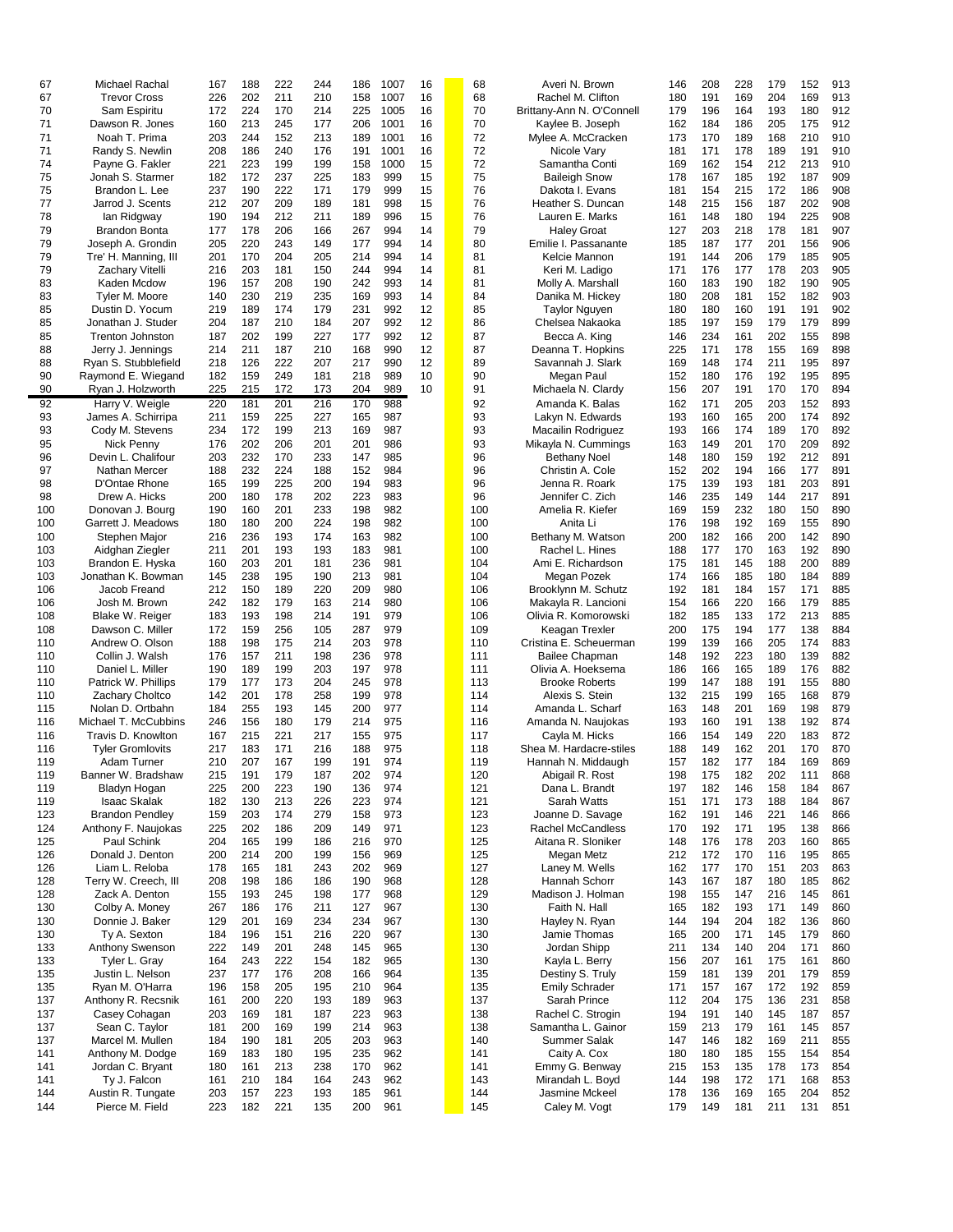| 144 | Xavier D. Bamford       | 191 | 219 | 166 | 201 | 184 | 961 | 146 | Abigail J. Moeller            | 155 | 168 | 177 | 180 | 170 | 850 |
|-----|-------------------------|-----|-----|-----|-----|-----|-----|-----|-------------------------------|-----|-----|-----|-----|-----|-----|
|     |                         |     |     |     |     |     |     |     |                               |     |     |     |     |     |     |
| 147 | Igar Rodriguez, Jr      | 214 | 144 | 206 | 180 | 216 | 960 | 147 | Ashley J. Salzman             | 165 | 160 | 157 | 185 | 182 | 849 |
| 147 | Jarrod P. Jourdan       | 234 | 176 | 205 | 163 | 182 | 960 | 147 | Jenna Mendez                  | 174 | 184 | 173 | 150 | 168 | 849 |
| 147 | Tyler D. Mclearen       | 223 | 169 | 203 | 226 | 139 | 960 | 147 | Mc Kenzie L. Collier          | 205 | 147 | 155 | 157 | 185 | 849 |
| 150 | <b>Patrick Phillips</b> | 190 | 205 | 184 | 147 | 233 | 959 | 150 | Brooklynn J. Layfield         | 179 | 189 | 187 | 149 | 144 | 848 |
|     |                         |     |     |     |     |     |     |     |                               |     |     |     |     |     |     |
| 151 | Austin B. Wiley         | 221 | 202 | 203 | 146 | 186 | 958 | 150 | <b>JANINA SANTORO</b>         | 193 | 170 | 140 | 170 | 175 | 848 |
| 151 | <b>Austin Bertrand</b>  | 166 | 226 | 145 | 230 | 191 | 958 | 152 | Reagan N. Lorey               | 174 | 170 | 163 | 134 | 206 | 847 |
| 151 | Ryan E. Franz           | 183 | 166 | 197 | 221 | 191 | 958 | 152 | Sabine Strickland             | 132 | 221 | 174 | 148 | 172 | 847 |
|     | Zaquary L. Strohmeyer   | 236 | 176 | 159 | 193 | 193 | 957 | 154 | Grace M. Martin               | 192 | 136 | 187 | 155 | 176 | 846 |
| 154 |                         |     |     |     |     |     |     |     |                               |     |     |     |     |     |     |
| 155 | Ryan U. Fiorentino      | 149 | 201 | 182 | 167 | 257 | 956 | 154 | Jennifer M. Lemay             | 165 | 181 | 152 | 167 | 181 | 846 |
| 156 | Cody J. Partain         | 146 | 158 | 219 | 215 | 217 | 955 | 154 | Sara A. Deddo                 | 155 | 170 | 173 | 175 | 173 | 846 |
| 156 | Matthew E. Forry        | 147 | 215 | 202 | 190 | 201 | 955 | 157 | Lauren A. Potechin            | 120 | 166 | 150 | 223 | 186 | 845 |
|     |                         |     |     |     |     |     |     |     |                               |     |     |     |     |     |     |
| 158 | Cj Waterman             | 166 | 183 | 197 | 207 | 201 | 954 | 157 | Montana Meyer                 | 187 | 187 | 157 | 123 | 191 | 845 |
| 158 | Eric J. Ullian          | 189 | 198 | 157 | 214 | 196 | 954 | 157 | Nichole K. Lewis              | 166 | 169 | 162 | 174 | 174 | 845 |
| 158 | Robbie L. Parr          | 179 | 161 | 200 | 217 | 197 | 954 | 160 | Alesya J. Denton              | 164 | 162 | 168 | 181 | 168 | 843 |
|     |                         |     |     |     |     |     |     |     |                               |     |     |     |     |     |     |
| 158 | Zachary P. Johnson      | 209 | 228 | 197 | 195 | 125 | 954 | 160 | Nicole L. Taylor              | 148 | 148 | 180 | 138 | 229 | 843 |
| 162 | Brandon M. Dubuc        | 132 | 212 | 179 | 206 | 224 | 953 | 162 | Sarah Gerken                  | 169 | 245 | 162 | 172 | 94  | 842 |
| 162 | Chris McCarty           | 234 | 123 | 201 | 202 | 193 | 953 | 163 | Jenna M. Henderson            | 163 | 168 | 166 | 155 | 189 | 841 |
|     |                         | 176 | 193 | 208 | 149 | 226 | 952 | 163 |                               | 179 | 175 | 205 | 170 | 112 | 841 |
| 164 | John O. Sylvester       |     |     |     |     |     |     |     | Katey A. Comstock             |     |     |     |     |     |     |
| 165 | John R. Simmer          | 186 | 204 | 206 | 167 | 188 | 951 | 165 | Madisyn Hansen                | 143 | 172 | 149 | 201 | 175 | 840 |
| 166 | Jonathan Bratton        | 150 | 156 | 186 | 211 | 247 | 950 | 166 | Cassidy A. Macintosh          | 192 | 165 | 153 | 167 | 162 | 839 |
| 166 | Patrick Maragos         | 181 | 214 | 177 | 169 | 209 | 950 | 166 | Haley S. Walther              | 172 | 191 | 166 | 136 | 174 | 839 |
|     |                         |     |     |     |     |     |     |     |                               |     |     |     |     |     |     |
| 168 | Kyle D. Ward            | 147 | 223 | 237 | 190 | 152 | 949 | 166 | Kelsy Q. Peck                 | 133 | 126 | 197 | 224 | 159 | 839 |
| 169 | Kaleb R. House          | 196 | 190 | 223 | 143 | 196 | 948 | 169 | Sierra R. Johnson             | 155 | 185 | 144 | 148 | 206 | 838 |
| 170 | Caleb B. Andrews        | 145 | 187 | 202 | 217 | 196 | 947 | 170 | J'dee G. Sandin               | 144 | 185 | 165 | 142 | 200 | 836 |
| 170 |                         |     | 203 | 213 | 182 | 189 | 947 | 171 | Alexis D. Buchert             |     | 174 | 178 | 154 | 137 | 834 |
|     | Joshua A. Mabry         | 160 |     |     |     |     |     |     |                               | 191 |     |     |     |     |     |
| 170 | Robert J. Hooper        | 205 | 188 | 182 | 184 | 188 | 947 | 171 | Haley B. Solberg              | 150 | 160 | 173 | 159 | 192 | 834 |
| 170 | Walter A. Tomlin        | 189 | 228 | 187 | 137 | 206 | 947 | 173 | Brittney R. Schnicke          | 176 | 164 | 196 | 147 | 150 | 833 |
| 174 | Allan J. Chrisman, Jr   | 157 | 215 | 192 | 202 | 180 | 946 | 173 | Kayla C. Lamar                | 138 | 194 | 141 | 182 | 178 | 833 |
|     |                         |     |     |     |     |     |     |     |                               |     |     |     |     |     |     |
| 175 | <b>Cory Shorter</b>     | 167 | 207 | 167 | 180 | 224 | 945 | 175 | Harley J. Romedy              | 166 | 156 | 155 | 192 | 162 | 831 |
| 175 | Dylan M. Moore          | 194 | 174 | 213 | 127 | 237 | 945 | 175 | Megan Mcwhirter               | 179 | 161 | 151 | 164 | 176 | 831 |
| 177 | Frederic W. Taylor      | 199 | 171 | 203 | 180 | 191 | 944 | 177 | Nikita J. Benton              | 133 | 118 | 189 | 166 | 219 | 825 |
|     |                         |     |     |     |     |     |     |     |                               |     |     |     |     |     |     |
| 178 | Cody C. Schaffer        | 165 | 190 | 220 | 174 | 194 | 943 | 178 | Emma Koch                     | 136 | 167 | 177 | 185 | 159 | 824 |
| 178 | Jarryd D. Cornelious    | 156 | 227 | 172 | 170 | 218 | 943 | 179 | Ryan Nielsen                  | 193 | 174 | 180 | 114 | 159 | 820 |
| 178 | Jorell Morris           | 151 | 146 | 214 | 222 | 210 | 943 | 180 | Danielle N. Rubach            | 176 | 153 | 154 | 158 | 177 | 818 |
|     |                         |     |     |     |     |     |     |     |                               |     |     |     |     |     |     |
| 181 | Antar Howard            | 226 | 148 | 171 | 192 | 205 | 942 | 180 | Kayden M. Dziak               | 163 | 198 | 163 | 160 | 134 | 818 |
| 182 | Hanna Duver             | 153 | 168 | 227 | 181 | 212 | 941 | 180 | Sydney R. Horton              | 142 | 175 | 164 | 190 | 147 | 818 |
| 183 | Nicholas J. Munson      | 178 | 167 | 200 | 164 | 231 | 940 | 183 | Samantha L. Holbrook          | 145 | 182 | 190 | 107 | 193 | 817 |
|     |                         |     |     |     |     |     |     |     |                               |     |     |     |     |     |     |
| 184 | <b>Tyler Carr</b>       | 201 | 150 | 206 | 165 | 216 | 938 | 183 | Sarah Wiseman                 | 137 | 166 | 183 | 158 | 173 | 817 |
| 185 | Jacob C. Bennett        | 230 | 155 | 141 | 232 | 179 | 937 | 185 | Emily M. Fortune              | 145 | 143 | 158 | 200 | 170 | 816 |
| 185 | Michael McKittrick      | 215 | 149 | 233 | 193 | 147 | 937 | 185 | Haley N. Young                | 173 | 182 | 153 | 155 | 153 | 816 |
| 187 | Hayden Childs           | 143 | 211 | 190 | 226 | 166 | 936 | 187 | Morgan D. Nunn                | 181 | 169 | 158 | 150 | 157 | 815 |
|     |                         |     |     |     |     |     |     |     |                               |     |     |     |     |     |     |
| 188 | C. J. Petrin            | 169 | 195 | 191 | 168 | 212 | 935 | 188 | Karina L. Brown               | 128 | 137 | 165 | 185 | 199 | 814 |
| 189 | Jonathan T. Pascal      | 186 | 211 | 194 | 182 | 160 | 933 | 189 | Josie Knight                  | 149 | 204 | 148 | 159 | 153 | 813 |
| 189 | Kyle Pijarowski         | 169 | 179 | 197 | 190 | 198 | 933 | 190 | Alexandrah L. Gagne-Robertson | 180 | 146 | 168 | 161 | 155 | 810 |
|     |                         |     |     |     |     |     |     |     |                               |     |     |     |     |     |     |
| 191 | Max Oertling            | 188 | 202 | 196 | 167 | 179 | 932 | 191 | Brittany A. Schwartz          | 153 | 167 | 159 | 150 | 180 | 809 |
| 192 | David M. Jerrido        | 187 | 209 | 169 | 196 | 170 | 931 | 192 | Alexandra P. Ross             | 136 | 131 | 178 | 200 | 163 | 808 |
| 193 | Jacob P. Nimtz          | 197 | 178 | 172 | 206 | 176 | 929 | 192 | Paige A. Wagner               | 172 | 136 | 139 | 211 | 150 | 808 |
|     | Kai A. Devine           |     |     |     |     |     |     |     |                               |     |     |     |     |     |     |
| 193 |                         | 132 | 192 | 207 | 196 | 202 | 929 | 192 | Tiera J. Gulum                | 127 | 181 | 184 | 180 | 136 | 808 |
| 195 | Cody O. Herzog          | 197 | 180 | 194 | 191 | 166 | 928 | 195 | Angela M. Leap                | 169 | 139 | 177 | 151 | 171 | 807 |
| 196 | Trevor D. Disberger     | 171 | 199 | 166 | 201 | 190 | 927 | 195 | Renee Seebacher               | 170 | 124 | 188 | 135 | 190 | 807 |
| 197 | Tyler J. Balandes       | 185 | 185 | 209 | 180 | 167 | 926 | 197 | Anissa J. Martin              | 161 | 166 | 142 | 201 | 136 | 806 |
|     |                         |     |     |     |     |     |     |     |                               |     |     |     |     |     |     |
| 198 | Ross M. Jenner          | 170 | 133 | 202 | 187 | 233 | 925 | 197 | Renee A. Gausman              | 164 | 174 | 172 | 154 | 142 | 806 |
| 199 | Daniel Feehan           | 193 | 178 | 159 | 161 | 233 | 924 | 199 | Jessie D. Flanagan            | 182 | 149 | 168 | 148 | 158 | 805 |
| 199 | Danny Reichwein         | 185 | 170 | 175 | 192 | 202 | 924 | 199 | Mackenzie R. Ullian           | 147 | 160 | 165 | 167 | 166 | 805 |
|     |                         |     |     |     |     |     |     |     |                               |     |     |     |     |     |     |
| 199 | Mason C. Tonsager       | 207 | 205 | 165 | 196 | 151 | 924 | 199 | Sara E. Snyder                | 189 | 141 | 159 | 166 | 150 | 805 |
| 199 | Marcus A. Samuels       | 207 | 190 | 196 | 181 | 150 | 924 | 202 | Carlene E. Beyer              | 138 | 159 | 191 | 181 | 135 | 804 |
| 203 | Chad G. Conard          | 171 | 152 | 235 | 157 | 208 | 923 | 203 | <b>Noelle Phillips</b>        | 147 | 126 | 180 | 166 | 184 | 803 |
|     | lan R. Johnson          |     | 225 | 202 | 133 |     | 923 | 203 | Styve R. Smedshammer          |     |     | 165 | 153 | 176 | 803 |
| 203 |                         | 189 |     |     |     | 174 |     |     |                               | 140 | 169 |     |     |     |     |
| 205 | Anthony E. Allen        | 179 | 205 | 192 | 173 | 173 | 922 | 205 | <b>Emily Voight</b>           | 141 | 105 | 161 | 174 | 221 | 802 |
| 205 | Carson Opela            | 169 | 166 | 179 | 225 | 183 | 922 | 206 | Madeline Woods                | 132 | 185 | 173 | 143 | 168 | 801 |
| 205 | Dakota R. Solonka       | 151 | 198 | 201 | 167 | 205 | 922 | 207 | Christopher D. Wilson         | 150 | 169 | 159 | 157 | 162 | 797 |
|     |                         |     |     |     |     |     |     |     |                               |     |     |     |     |     |     |
| 205 | Leon Laroya, III        | 194 | 140 | 157 | 223 | 208 | 922 | 207 | Morgan O. Brookover           | 165 | 129 | 169 | 178 | 156 | 797 |
| 209 | Edward J. Ross          | 172 | 167 | 199 | 190 | 193 | 921 | 209 | Caitlin L. Powers             | 163 | 164 | 145 | 169 | 155 | 796 |
| 209 | Jacob Berry             | 167 | 198 | 172 | 183 | 201 | 921 | 209 | Corinna Jones                 | 157 | 196 | 140 | 166 | 137 | 796 |
|     |                         |     |     |     |     |     |     |     |                               |     |     |     |     |     |     |
| 209 | Nicholas C. Leighty     | 160 | 141 | 220 | 203 | 197 | 921 | 209 | Samantha N. Munsch            | 123 | 193 | 155 | 138 | 187 | 796 |
| 212 | Isaac M. Irwin          | 168 | 160 | 197 | 170 | 225 | 920 | 212 | Alexis N. Morgan              | 134 | 165 | 188 | 143 | 165 | 795 |
| 212 | Omar A. Landrau         | 189 | 214 | 140 | 179 | 198 | 920 | 213 | <b>Taylor Snyder</b>          | 143 | 168 | 127 | 178 | 178 | 794 |
|     |                         |     |     |     |     |     |     |     |                               |     |     |     |     |     |     |
| 212 | Zackary J. Miller       | 188 | 189 | 183 | 134 | 226 | 920 | 214 | Kylie P. Sands                | 189 | 134 | 162 | 166 | 142 | 793 |
| 215 | Jacob Kostoff           | 184 | 188 | 203 | 168 | 176 | 919 | 215 | Jordan L. Spause              | 167 | 146 | 160 | 159 | 160 | 792 |
| 216 | Layton Yarus            | 244 | 153 | 153 | 166 | 202 | 918 | 216 | Bethany R. Hiniker            | 164 | 180 | 178 | 137 | 131 | 790 |
|     |                         |     |     |     |     |     | 918 |     | Carson J. Souders             |     |     |     |     |     | 788 |
| 216 | Tyler W. Goodman        | 188 | 141 | 201 | 190 | 198 |     | 217 |                               | 138 | 162 | 128 | 179 | 181 |     |
| 218 | Zachary M. Sasser       | 201 | 179 | 179 | 165 | 193 | 917 | 218 | Kyah R. Surritte              | 167 | 113 | 164 | 193 | 149 | 786 |
| 219 | Alajah M. Perez         | 146 | 211 | 204 | 163 | 192 | 916 | 219 | Hailie Savoie                 | 182 | 158 | 118 | 172 | 155 | 785 |
| 219 | Collin Schultz          | 178 | 203 | 186 | 158 | 191 | 916 | 219 | <b>Katie Cathey</b>           | 153 | 148 | 169 | 149 | 166 | 785 |
|     |                         |     |     |     |     |     |     |     |                               |     |     |     |     |     |     |
| 219 | Johnathan L. Maragos    | 142 | 175 | 196 | 193 | 210 | 916 | 219 | Merry A. Mccully              | 176 | 127 | 169 | 149 | 164 | 785 |
| 222 | Cody Johnston           | 163 | 199 | 138 | 235 | 180 | 915 | 222 | Grace A. Kowalski             | 133 | 141 | 173 | 185 | 151 | 783 |
| 222 | Eduard Meighan          | 213 | 178 | 203 | 178 | 143 | 915 | 222 | Lexi M. Kile                  | 165 | 150 | 153 | 148 | 167 | 783 |
|     |                         |     |     |     |     |     |     |     |                               |     |     |     |     |     |     |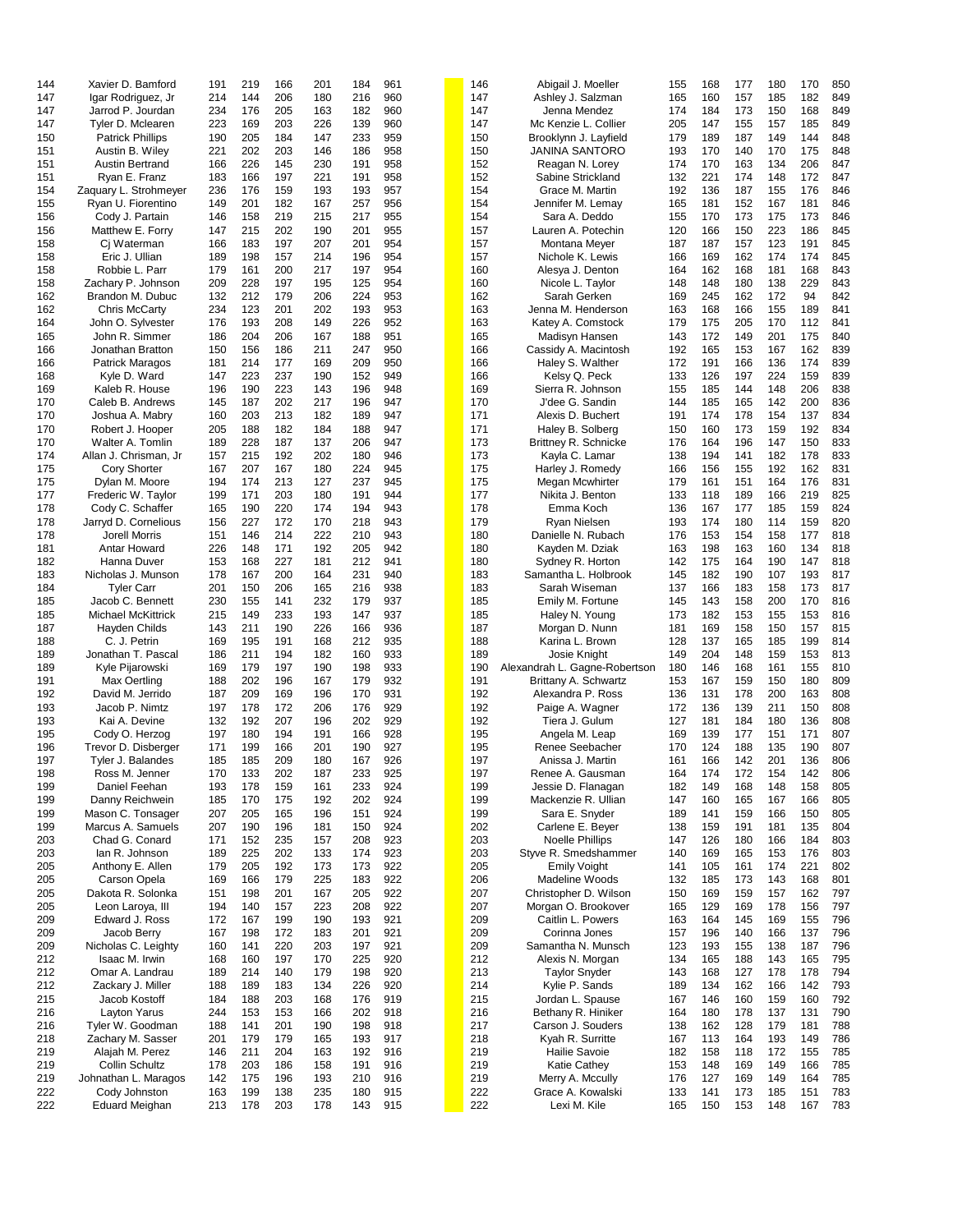| 222 | Mitchell Hook             | 214 | 194 | 192 | 202 | 113 | 915 | 224 | Claire E. Turner         | 168 | 127 | 159 | 181 | 147 | 782 |
|-----|---------------------------|-----|-----|-----|-----|-----|-----|-----|--------------------------|-----|-----|-----|-----|-----|-----|
| 222 | Robbie R. Loehner         | 158 | 188 | 190 | 201 | 178 | 915 | 225 | <b>Chloe Degroff</b>     | 177 | 142 | 147 | 188 | 127 | 781 |
| 222 | <b>Thomas Lettich</b>     | 205 | 210 | 157 | 155 | 188 | 915 | 226 | Shiloh D. Agan           | 205 | 164 | 132 | 149 | 130 | 780 |
| 227 | Andrew R. Heritage        | 146 | 198 | 198 | 165 | 207 | 914 | 227 | Natasha Richardson       | 125 | 168 | 164 | 154 | 168 | 779 |
|     |                           |     |     |     |     |     |     |     |                          |     |     |     |     |     |     |
| 228 | David Thomas, III         | 190 | 200 | 178 | 167 | 177 | 912 | 228 | Hannah Y. Grather        | 137 | 136 | 157 | 205 | 142 | 777 |
| 229 | Benjamin E. Vanness       | 163 | 194 | 173 | 191 | 189 | 910 | 228 | Treasa M. Rost           | 186 | 157 | 162 | 112 | 160 | 777 |
| 229 | <b>Bobby Richmond</b>     | 164 | 162 | 184 | 203 | 197 | 910 | 230 | Brynna Madison           | 166 | 165 | 160 | 136 | 149 | 776 |
| 229 | <b>MYLES MITCHELL</b>     | 182 | 139 | 224 | 190 | 175 | 910 | 231 | Hope Bunk                | 133 | 122 | 223 | 127 | 169 | 774 |
| 232 | Anthony L. Veney          | 172 | 176 | 174 | 184 | 203 | 909 | 231 | <b>Trezure Connelly</b>  | 140 | 150 | 188 | 137 | 159 | 774 |
| 232 | Chaz E. Dennis            | 180 | 170 | 179 | 212 | 168 | 909 | 233 | Holly M. Abrams          | 179 | 139 | 161 | 128 | 166 |     |
|     |                           |     |     |     |     |     |     |     |                          |     |     |     |     |     | 773 |
| 232 | Jordan J. Pelant          | 255 | 124 | 170 | 200 | 160 | 909 | 234 | Aislynn Davis            | 159 | 157 | 157 | 151 | 147 | 771 |
| 232 | Kyle Dotson               | 162 | 178 | 202 | 144 | 223 | 909 | 235 | Kaylee N. Hitt           | 144 | 167 | 223 | 112 | 124 | 770 |
| 232 | Phillip C. Reckner        | 182 | 168 | 216 | 148 | 195 | 909 | 236 | Taylor K. Sturm          | 123 | 205 | 143 | 172 | 126 | 769 |
| 232 | <b>Tanner Goodman</b>     | 141 | 162 | 234 | 206 | 166 | 909 | 237 | Ruth Click               | 163 | 145 | 166 | 178 | 116 | 768 |
| 232 | Xavier Malone             | 144 | 195 | 184 | 233 | 153 | 909 | 238 | <b>Elizabeth Speight</b> | 150 | 179 | 161 | 143 | 134 | 767 |
|     |                           |     |     |     |     |     |     |     |                          |     |     |     |     |     |     |
| 239 | Donny Richards            | 188 | 205 | 209 | 140 | 166 | 908 | 239 | Alisa L. Passanante      | 158 | 118 | 182 | 149 | 159 | 766 |
| 239 | Hayden C. Capper          | 187 | 151 | 199 | 190 | 181 | 908 | 239 | Mikaela L. Hilker        | 127 | 121 | 179 | 166 | 173 | 766 |
| 239 | <b>Matthew Gibney</b>     | 176 | 178 | 191 | 182 | 181 | 908 | 241 | Sydney I. Allison        | 172 | 164 | 153 | 119 | 157 | 765 |
| 242 | Ethan E. Teply            | 143 | 193 | 206 | 200 | 164 | 906 | 242 | Amber M. Stewart         | 120 | 159 | 149 | 218 | 114 | 760 |
| 242 | Jordan C. Fenner          | 173 | 171 | 154 | 209 | 199 | 906 | 242 | Jessica M. Soskich       | 135 | 154 | 130 | 154 | 187 | 760 |
| 242 | Joshua A. Ramos           | 157 | 215 | 184 | 178 | 172 | 906 | 244 | Jordyn Czerw             | 177 | 138 | 154 | 142 | 148 | 759 |
| 245 | Drake R. Slates           | 185 | 175 | 191 | 169 | 185 | 905 | 245 | Jennifer D. Williams     | 138 | 144 | 157 | 178 | 141 | 758 |
| 245 | Riley J. Johnson          | 169 | 169 | 181 | 210 | 176 | 905 | 246 | Glory G. Harmon          | 110 | 125 | 180 | 183 | 159 | 757 |
|     |                           |     |     |     |     |     |     |     |                          |     |     |     |     |     |     |
| 247 | Brennan R. Howard         | 185 | 184 | 180 | 191 | 164 | 904 | 246 | Meghan Beehler           | 147 | 150 | 168 | 151 | 141 | 757 |
| 247 | <b>Connor Brink</b>       | 187 | 163 | 209 | 177 | 168 | 904 | 248 | Wendy jo D. Laturner     | 110 | 163 | 145 | 177 | 158 | 753 |
| 249 | Anthony Sherinian         | 183 | 183 | 185 | 184 | 168 | 903 | 249 | Abbey Jacobs             | 154 | 139 | 168 | 161 | 128 | 750 |
| 249 | Brandon A. Gaines         | 189 | 145 | 188 | 167 | 214 | 903 | 250 | Breanne H. Reber         | 158 | 116 | 162 | 161 | 152 | 749 |
| 249 | Kyle A. Bowman            | 190 | 169 | 190 | 165 | 189 | 903 | 250 | Brianna N. Schmidt       | 125 | 160 | 153 | 166 | 145 | 749 |
| 249 | <b>Matthew Spause</b>     | 128 | 187 | 213 | 210 | 165 | 903 | 252 | Molly Warshaw            | 112 | 142 | 185 | 160 | 148 | 747 |
| 253 | <b>Nate Purches</b>       | 195 | 180 | 153 | 175 | 199 | 902 | 253 | Olivia J. Ellis          | 146 | 137 | 202 | 134 | 124 | 743 |
|     |                           |     |     |     |     |     |     |     |                          |     |     |     |     |     |     |
| 254 | Zackary C. Hall           | 130 | 184 | 193 | 207 | 187 | 901 | 254 | Kathryn K. Bowman        | 156 | 127 | 149 | 152 | 157 | 741 |
| 255 | Aaron C. Anderson         | 160 | 155 | 192 | 177 | 216 | 900 | 255 | Chloe L. Herman          | 116 | 140 | 181 | 142 | 161 | 740 |
| 255 | Anthony Lundy             | 134 | 171 | 176 | 191 | 228 | 900 | 256 | Bailey R. Knierim        | 151 | 135 | 130 | 154 | 164 | 734 |
| 257 | Corey A. Ridley           | 170 | 175 | 150 | 178 | 226 | 899 | 257 | Julia Lynch              | 102 | 146 | 156 | 175 | 154 | 733 |
| 257 | Seth Wideman              | 173 | 214 | 179 | 150 | 183 | 899 | 257 | Nicole Lettich           | 151 | 148 | 158 | 128 | 148 | 733 |
| 257 | Tyler R. Grafton          | 129 | 222 | 202 | 192 | 154 | 899 | 259 | Megan R. Hutmacher       | 178 | 131 | 174 | 131 | 117 | 731 |
| 260 | Izak Atherton             | 208 | 138 | 166 | 202 | 184 | 898 | 260 | Jacquelyn D. Moss        | 150 | 155 | 135 | 134 | 156 | 730 |
| 260 | Richard A. Diercks        | 181 | 251 | 153 | 127 | 186 | 898 | 261 | Megan E. Schmidt         | 136 | 155 | 166 | 125 | 147 | 729 |
|     |                           |     |     |     |     |     |     |     |                          |     |     |     |     |     | 727 |
| 262 | Casey S. Friese           | 174 | 161 | 219 | 197 | 146 | 897 | 262 | Miranda Pelant           | 172 | 129 | 149 | 128 | 149 |     |
| 262 | Daniel Quan               | 164 | 189 | 193 | 189 | 162 | 897 | 263 | Jenna Hedgepath          | 144 | 127 | 134 | 148 | 168 | 721 |
| 262 | Duncan Whitaker           | 176 | 180 | 199 | 177 | 165 | 897 | 264 | Anna J. Walther          | 138 | 148 | 125 | 135 | 169 | 715 |
| 262 | Jacob Wunch               | 171 | 233 | 143 | 179 | 171 | 897 | 265 | Elizabeth Coutta         | 115 | 148 | 149 | 157 | 145 | 714 |
| 262 | Alex Stigliano            | 166 | 197 | 162 | 204 | 168 | 897 | 265 | Raina J. Davis           | 127 | 138 | 154 | 134 | 161 | 714 |
| 267 | Scott A. Spause           | 182 | 169 | 121 | 189 | 235 | 896 | 267 | Payton E. Schneider      | 132 | 166 | 135 | 123 | 144 | 700 |
| 268 | Jonathan T. Kleer         | 196 | 142 | 186 | 213 | 158 | 895 | 268 | Emma E. Parenteau        | 140 | 122 | 150 | 145 | 141 | 698 |
|     | Joshua Morin              |     | 172 | 190 | 178 |     | 894 | 269 |                          | 176 |     | 127 | 132 | 140 | 690 |
| 269 |                           | 155 |     |     |     | 199 |     |     | Mykenzie Burnett         |     | 115 |     |     |     |     |
| 269 | <b>Trevor Amir</b>        | 222 | 160 | 184 | 172 | 156 | 894 | 270 | Lyndsay P. Ennis         | 134 | 144 | 123 | 98  | 189 | 688 |
| 271 | Grant M. Schaefer         | 139 | 91  | 235 | 181 | 247 | 893 | 271 | Alexandra Copey          | 171 | 113 | 114 | 159 | 128 | 685 |
| 271 | Jonathan C. Harnish       | 144 | 210 | 214 | 179 | 146 | 893 | 272 | Makinzie D. Mcgonigal    | 155 | 147 | 126 | 118 | 133 | 679 |
| 271 | Ryan G. Dreikosen, Jr     | 231 | 132 | 145 | 192 | 193 | 893 | 273 | Rubi M. Vaughn           | 85  | 125 | 150 | 149 | 161 | 670 |
| 271 | Ryan Hanzak               | 189 | 173 | 209 | 157 | 165 | 893 | 274 | Alexis Campbell          | 132 | 136 | 147 | 126 | 124 | 665 |
| 275 | Brian P. Deluisa-Anderson | 149 | 170 | 208 | 194 | 171 | 892 | 274 | Rebecca L. Rubach        | 119 | 143 | 114 | 149 | 140 | 665 |
| 275 | James L. Bennett          | 224 | 201 | 183 | 130 | 154 | 892 | 276 | Kathleen E. Elder        | 85  | 180 | 147 | 119 | 125 | 656 |
|     |                           |     |     |     |     |     |     |     |                          |     |     |     |     |     |     |
| 275 | Jeffery Isaaks            | 178 | 218 | 156 | 182 | 158 | 892 | 277 | Kerry Crossman           | 133 | 99  | 150 | 124 | 143 | 649 |
| 278 | <b>Christopher Wiley</b>  | 233 | 139 | 181 | 157 | 181 | 891 | 278 | Melaika O. Howard        | 152 | 132 | 171 | 98  | 92  | 645 |
| 278 | David Winters             | 188 | 203 | 167 | 164 | 169 | 891 | 279 | Samantha Czerw           | 115 | 138 | 111 | 127 | 134 | 625 |
| 278 | Jon E. Langevin           | 183 | 188 | 190 | 190 | 140 | 891 | 280 | Marlyssa L. Lee          | 138 | 111 | 131 | 107 | 132 | 619 |
| 281 | Nathan Pembrook           | 203 | 178 | 160 | 180 | 169 | 890 | 281 | Emily M. Snyder          | 100 | 137 | 137 | 110 | 125 | 609 |
| 282 | Angelo F. Biondo          | 204 | 149 | 182 | 216 | 138 | 889 | 282 | Trinity E. Nelson        | 112 | 111 | 107 | 144 | 131 | 605 |
| 282 | Gunther P. Grinde         | 145 | 170 | 188 | 195 | 191 | 889 | 283 | <b>Christian Prater</b>  | 123 | 116 | 126 | 125 | 103 | 593 |
| 282 | Joshua B. Connors         | 163 | 181 | 183 | 180 | 182 | 889 | 284 | <b>Desiree Buchert</b>   | 129 | 67  | 99  | 127 | 82  | 504 |
|     |                           |     |     |     |     |     |     |     |                          |     |     |     |     |     |     |
| 282 | Terrance S. Stacye        | 164 | 195 | 139 | 202 | 189 | 889 | 285 | Makenzie O. Parenteau    | 102 | 111 | 114 | 93  | 80  | 500 |
| 286 | Douglas J. Stump          | 184 | 172 | 210 | 152 | 169 | 887 | 286 | Keri Molloy              |     |     |     |     |     |     |
| 286 | Jake T. Taylor            | 149 | 157 | 212 | 183 | 186 | 887 | 286 | Margie A. Gish           |     |     |     |     |     |     |
| 286 | Michael D. Alfers         | 139 | 174 | 213 | 189 | 172 | 887 | 286 | <b>Natily Haro</b>       |     |     |     |     |     |     |
| 289 | <b>Bradley Solomon</b>    | 207 | 213 | 142 | 170 | 153 | 885 | 286 | Taylor L. Bailey         |     |     |     |     |     |     |
| 289 | Justus M. Lewis           | 194 | 167 | 152 | 208 | 164 | 885 |     |                          |     |     |     |     |     |     |
| 291 | David Dedman              | 149 | 202 | 150 | 169 | 214 | 884 |     |                          |     |     |     |     |     |     |
| 291 | Michael Gredler           | 174 | 197 | 222 | 177 | 114 | 884 |     |                          |     |     |     |     |     |     |
|     |                           |     |     |     |     |     |     |     |                          |     |     |     |     |     |     |
| 291 | Philip Weyl               | 159 | 177 | 204 | 183 | 161 | 884 |     |                          |     |     |     |     |     |     |
| 294 | Jacob A. Balser           | 197 | 155 | 225 | 151 | 155 | 883 |     |                          |     |     |     |     |     |     |
| 294 | Peyton Lee                | 150 | 168 | 225 | 157 | 183 | 883 |     |                          |     |     |     |     |     |     |
| 296 | Drue A. Hutmacher         | 160 | 181 | 147 | 209 | 185 | 882 |     |                          |     |     |     |     |     |     |
| 297 | Justin Bohn               | 189 | 180 | 192 | 162 | 158 | 881 |     |                          |     |     |     |     |     |     |
| 297 | Taylor A. Wiley           | 168 | 191 | 159 | 157 | 206 | 881 |     |                          |     |     |     |     |     |     |
| 299 | Francis J. Vitelli        | 160 | 224 | 132 | 183 | 180 | 879 |     |                          |     |     |     |     |     |     |
| 299 | Jonathan Beyer            | 165 | 218 | 147 | 183 | 166 | 879 |     |                          |     |     |     |     |     |     |
|     |                           | 159 | 167 | 155 | 178 | 220 | 879 |     |                          |     |     |     |     |     |     |
| 299 | Jordan Dawkins            |     |     |     |     |     |     |     |                          |     |     |     |     |     |     |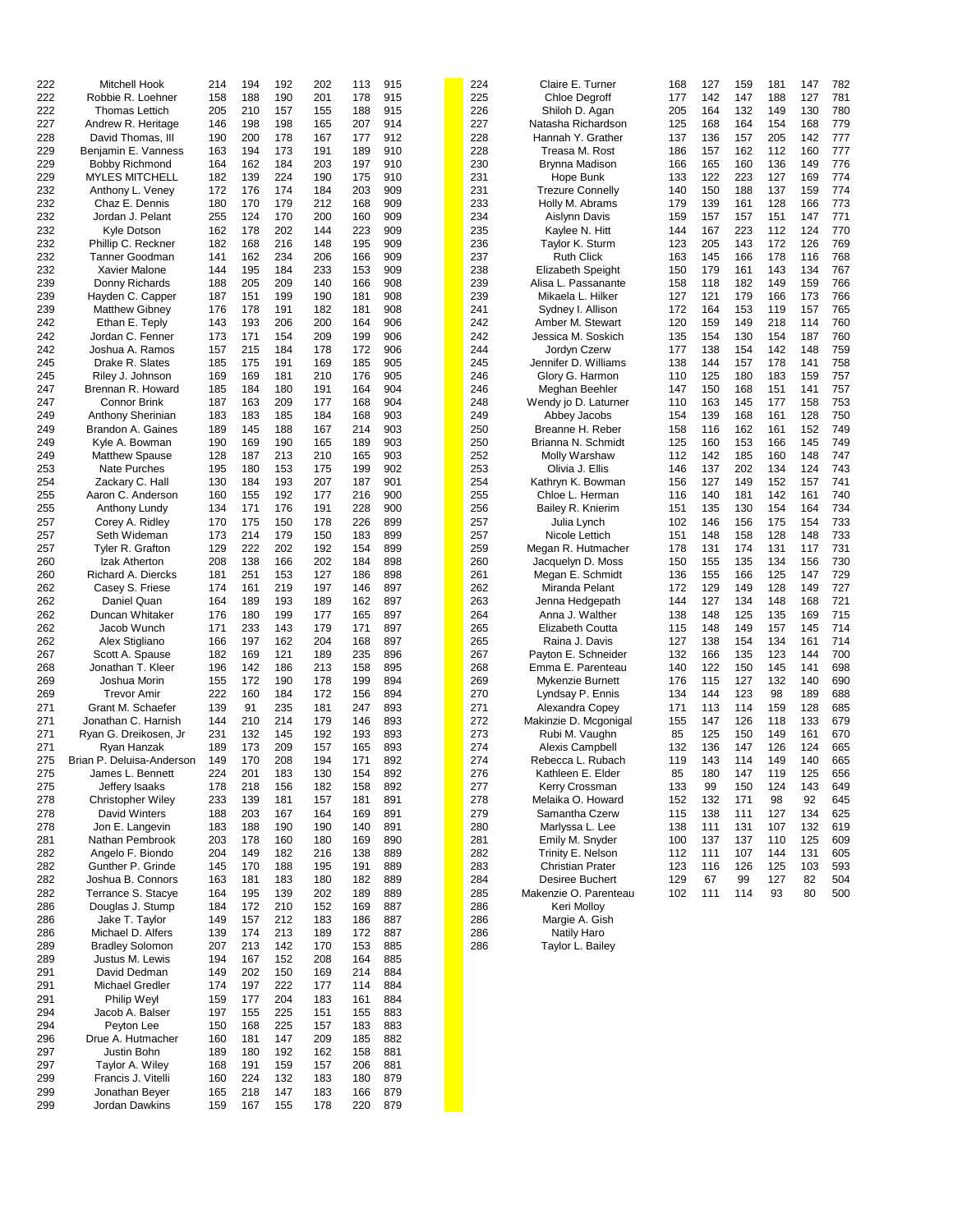| 302 | Garrett A. Laplount     | 213 | 156 | 203 | 160 | 146 | 878 |  |
|-----|-------------------------|-----|-----|-----|-----|-----|-----|--|
| 302 | Luca G. Connor          | 196 | 173 | 213 | 133 | 163 | 878 |  |
| 302 | Sean L. Getchell        | 157 | 187 | 151 | 194 | 189 | 878 |  |
| 302 | Zachary R. Cook         | 173 | 175 | 169 | 167 | 194 | 878 |  |
| 306 | Christopher A. Myers    | 203 | 160 | 183 | 175 | 156 | 877 |  |
| 306 | Samuel E. Moss          | 152 | 213 | 174 | 143 | 195 | 877 |  |
| 308 |                         | 156 | 184 | 162 | 148 | 226 | 876 |  |
|     | Darren S. Forkey, Jr    |     |     |     |     |     |     |  |
| 309 | Adrian T. Willoughby    | 184 | 168 | 159 | 186 | 178 | 875 |  |
| 309 | <b>Carlos Gonzales</b>  | 190 | 185 | 145 | 176 | 179 | 875 |  |
| 311 | <b>Bobby Habetler</b>   | 165 | 223 | 138 | 181 | 167 | 874 |  |
| 311 | Ty S. Peterson          | 146 | 155 | 188 | 196 | 189 | 874 |  |
| 313 | Joshua W. Hoffer        | 158 | 174 | 172 | 176 | 193 | 873 |  |
| 314 | Mac Leightner           | 154 | 134 | 169 | 181 | 234 | 872 |  |
| 314 | Michael D. Smith        | 146 | 151 | 177 | 196 | 202 | 872 |  |
| 314 | Zachery Porter          | 139 | 120 | 211 | 192 | 210 | 872 |  |
| 317 | Chandler J. Carr        | 163 | 219 | 177 | 145 | 167 | 871 |  |
| 317 | Jacklyn Peters          | 162 | 169 | 180 | 190 | 170 | 871 |  |
| 317 | Keegan Baatz            | 199 | 134 | 176 | 172 | 190 | 871 |  |
| 317 | Nathan Daniels          | 181 | 168 | 204 | 144 | 174 | 871 |  |
| 317 | Nick P. Agnew           | 145 | 157 | 219 | 159 | 191 | 871 |  |
|     |                         |     |     |     |     | 211 |     |  |
| 317 | Wyatt Beckstead         | 168 | 190 | 133 | 169 |     | 871 |  |
| 323 | John R. Mehlum, Jr      | 145 | 181 | 160 | 169 | 215 | 870 |  |
| 324 | Alex R. Denton          | 173 | 163 | 150 | 205 | 178 | 869 |  |
| 324 | Dylan R. Johnson        | 186 | 154 | 178 | 181 | 170 | 869 |  |
| 326 | Cameron LaPlant         | 160 | 157 | 158 | 225 | 168 | 868 |  |
| 326 | Kade R. Metzka          | 180 | 197 | 199 | 130 | 162 | 868 |  |
| 326 | Leonard W. Farlow, Jr   | 113 | 207 | 170 | 177 | 201 | 868 |  |
| 329 | Tyler J. Dejonge        | 185 | 162 | 193 | 144 | 183 | 867 |  |
| 330 | Alex Jimenez            | 145 | 169 | 197 | 151 | 204 | 866 |  |
| 331 | Chandler A. Hayer       | 163 | 159 | 153 | 165 | 224 | 864 |  |
| 331 | Zachary M. Lyall        | 136 | 179 | 234 | 175 | 140 | 864 |  |
| 333 | Joshua Johnson          | 221 | 172 | 193 | 138 | 139 | 863 |  |
| 333 | Michael Williams        | 188 | 167 | 175 | 182 | 151 | 863 |  |
| 335 | Adam D. Zimmerman       | 141 | 197 | 169 | 156 | 199 | 862 |  |
|     | Connor D. Kottke        | 148 | 216 |     | 212 | 150 | 862 |  |
| 335 |                         |     |     | 136 |     |     |     |  |
| 335 | Jacob T. Perry          | 162 | 181 | 181 | 159 | 179 | 862 |  |
| 335 | Jordan D. Chavez        | 158 | 144 | 179 | 188 | 193 | 862 |  |
| 339 | John D. Vander Meulen   | 177 | 183 | 145 | 192 | 164 | 861 |  |
| 340 | Caden T. Reichl         | 140 | 186 | 164 | 168 | 202 | 860 |  |
| 340 | Logan R. Dalbol         | 136 | 175 | 222 | 191 | 136 | 860 |  |
| 340 | Nicholas A. Johnson     | 169 | 171 | 147 | 170 | 203 | 860 |  |
| 343 | Cale J. Palmer          | 165 | 149 | 179 | 186 | 180 | 859 |  |
| 343 | Chase Ross              | 174 | 171 | 179 | 199 | 136 | 859 |  |
| 343 | Zachary J. Buchholz     | 164 | 176 | 165 | 195 | 159 | 859 |  |
| 346 | <b>Casey Mitchell</b>   | 192 | 201 | 149 | 159 | 157 | 858 |  |
| 346 | Christopher E. Goulette | 169 | 164 | 149 | 213 | 163 | 858 |  |
| 346 | Ty Resendez             | 154 | 172 | 167 | 192 | 173 | 858 |  |
| 349 | Anthony Strickland      | 188 | 208 | 140 | 174 | 147 | 857 |  |
| 349 | Evan J. Place           | 123 | 175 | 145 | 177 | 237 | 857 |  |
|     | Jason E. Wichnovitz     |     |     |     |     |     |     |  |
| 349 |                         | 190 | 144 | 207 | 147 | 169 | 857 |  |
| 349 | Nathan P. Stinemates    | 185 | 144 | 203 | 159 | 166 | 857 |  |
| 353 | <b>Garrett Wolf</b>     | 176 | 165 | 244 | 145 | 126 | 856 |  |
| 353 | Hunter Bower            | 156 | 195 | 155 | 193 | 157 | 856 |  |
| 353 | Jonathan Guash          | 170 | 179 | 192 | 158 | 157 | 856 |  |
| 356 | Ethan B. Griffin        | 147 | 162 | 178 | 234 | 132 | 853 |  |
| 356 | John J. Banfield, Jr    | 180 | 207 | 158 | 146 | 162 | 853 |  |
| 358 | Donovan Vincent         | 172 | 170 | 181 | 163 | 166 | 852 |  |
| 358 | Logan S. Hartman        | 199 | 140 | 160 | 187 | 166 | 852 |  |
| 360 | Dakota Dudley           | 155 | 133 | 216 | 166 | 180 | 850 |  |
| 360 | Paul J. Jurkovic        | 167 | 191 | 154 | 180 | 158 | 850 |  |
| 362 | Ethan J. Laverty        | 212 | 127 | 166 | 178 | 166 | 849 |  |
| 362 | Jared D. Durant         | 157 | 179 | 179 | 192 | 142 | 849 |  |
| 364 | Austin V. Easley        | 173 | 162 | 186 | 168 | 159 | 848 |  |
|     |                         |     |     |     |     |     |     |  |
| 364 | <b>Brenton Pipes</b>    | 151 | 183 | 152 | 160 | 202 | 848 |  |
| 364 | Mitchell E. Hehn        | 128 | 195 | 140 | 183 | 202 | 848 |  |
| 367 | Cameron L. Walker       | 176 | 175 | 187 | 147 | 162 | 847 |  |
| 368 | Noah Briceno            | 174 | 146 | 180 | 144 | 201 | 845 |  |
| 368 | Sean W. Connelly        | 150 | 210 | 180 | 155 | 150 | 845 |  |
| 368 | Vincent Pontecorvo      | 194 | 150 | 146 | 149 | 206 | 845 |  |
| 371 | <b>Billy Schroeder</b>  | 183 | 174 | 174 | 178 | 135 | 844 |  |
| 371 | Joshua W. Fearing       | 198 | 157 | 172 | 166 | 151 | 844 |  |
| 371 | Shaun A. DesRocher      | 167 | 154 | 162 | 181 | 180 | 844 |  |
| 374 | Jacob A. Frazier        | 151 | 158 | 181 | 197 | 155 | 842 |  |
| 374 | Joshua A. Brady         | 159 | 155 | 190 | 150 | 188 | 842 |  |
| 374 | Logan B. Mathis         | 152 | 146 | 179 | 216 | 149 | 842 |  |
| 374 | Oscar Troost            | 156 | 121 | 181 | 190 | 194 | 842 |  |
| 378 | <b>Addison Coffey</b>   | 139 | 174 | 225 | 162 | 141 | 841 |  |
|     |                         |     |     |     |     |     |     |  |
| 378 | Ryan Gerken             | 157 | 194 | 182 | 174 | 134 | 841 |  |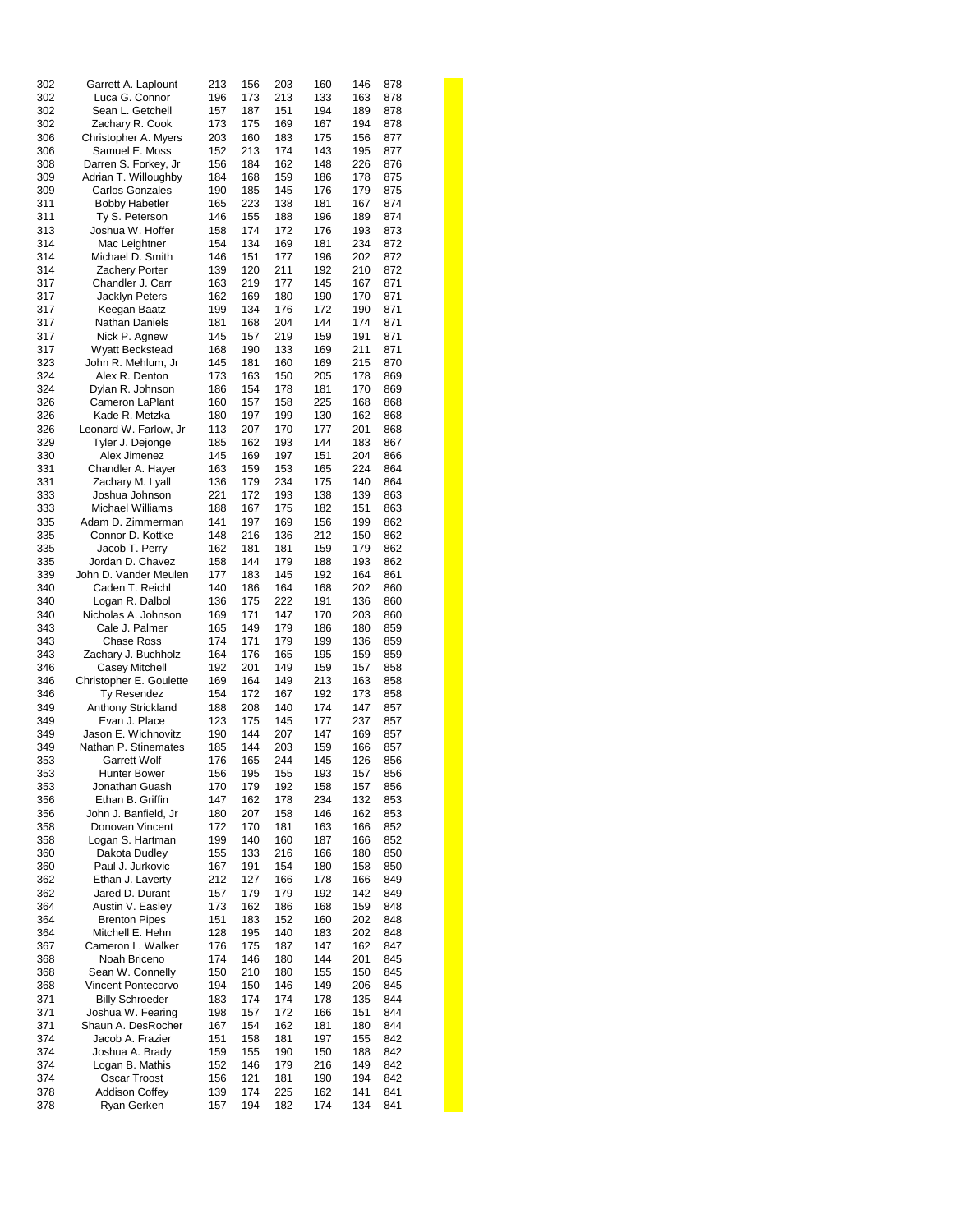| 380 | Christian B. Melman        | 160 | 155 | 209 | 157 | 158 | 839 |  |
|-----|----------------------------|-----|-----|-----|-----|-----|-----|--|
| 380 | Zyavonta X. Blackburn      | 198 | 155 | 178 | 144 | 164 | 839 |  |
| 382 | Devyn T. Humphress         | 182 | 180 | 121 | 164 | 191 | 838 |  |
|     |                            |     |     |     |     |     |     |  |
| 382 | Richard K. Allison, Jr.    | 154 | 165 | 174 | 142 | 203 | 838 |  |
| 382 | Tanner B. Schmitz          | 191 | 154 | 166 | 156 | 171 | 838 |  |
| 385 | lan M. Fitzpatrick         | 144 | 155 | 169 | 180 | 189 | 837 |  |
| 385 | Joseph Alvord              | 147 | 153 | 176 | 176 | 185 | 837 |  |
| 385 | Shaine Fujii               | 139 | 178 | 198 | 134 | 188 | 837 |  |
| 388 | Javier Y. Lemmons          | 191 | 154 | 159 | 188 | 144 | 836 |  |
|     |                            |     |     |     |     |     |     |  |
| 388 | Joshua D. Patterson        | 159 | 170 | 169 | 175 | 163 | 836 |  |
| 388 | Ronald F. Perez            | 138 | 164 | 191 | 153 | 190 | 836 |  |
| 391 | Austin M. Tryba            | 141 | 156 | 178 | 210 | 149 | 834 |  |
| 391 | <b>Tyler Hedges</b>        | 151 | 136 | 200 | 192 | 155 | 834 |  |
| 393 | Joshua T. Looman           | 134 | 204 | 174 | 156 | 164 | 832 |  |
| 394 | Elijah W. Buck             | 164 | 150 | 171 | 170 | 176 | 831 |  |
|     |                            |     |     |     |     |     |     |  |
| 394 | Thomas Vaselekos           | 148 | 193 | 152 | 187 | 151 | 831 |  |
| 394 | Trevor Johnson             | 202 | 159 | 156 | 114 | 200 | 831 |  |
| 397 | Brian A. Edwards           | 170 | 178 | 171 | 152 | 159 | 830 |  |
| 397 | Kristen Keller             | 169 | 156 | 165 | 161 | 179 | 830 |  |
| 399 | Andrew J. Wardrup          | 160 | 190 | 152 | 177 | 149 | 828 |  |
| 399 | Christopher Burden         | 178 | 153 | 167 | 149 | 181 | 828 |  |
|     |                            |     |     |     |     |     |     |  |
| 401 | Logan M. Chappell          | 141 | 158 | 146 | 230 | 152 | 827 |  |
| 401 | William W. Penny lii       | 138 | 147 | 224 | 169 | 149 | 827 |  |
| 403 | Keenan Kihara              | 164 | 139 | 169 | 201 | 153 | 826 |  |
| 404 | Devon J. Covert            | 132 | 166 | 214 | 176 | 137 | 825 |  |
| 404 | Nicholas E. Hicks          | 180 | 202 | 173 | 149 | 121 | 825 |  |
| 406 | <b>Brady Omo</b>           | 186 | 174 | 128 | 139 | 197 | 824 |  |
|     |                            |     |     |     |     |     |     |  |
| 406 | Callen E. McDonell         | 174 | 173 | 147 | 141 | 189 | 824 |  |
| 408 | <b>Christian Baitinger</b> | 152 | 200 | 158 | 178 | 135 | 823 |  |
| 409 | Gianni P. Coste            | 189 | 127 | 126 | 190 | 190 | 822 |  |
| 410 | Caleb A. Mcnutt            | 188 | 138 | 168 | 149 | 177 | 820 |  |
| 410 | <b>Tommy Markiewicz</b>    | 146 | 142 | 189 | 156 | 187 | 820 |  |
|     |                            |     |     |     |     |     | 818 |  |
| 412 | Jerred K. Perry            | 152 | 183 | 142 | 173 | 168 |     |  |
| 413 | <b>Isaac Richardson</b>    | 149 | 175 | 170 | 151 | 172 | 817 |  |
| 414 | Anthony (Aj) Sherinian     | 154 | 177 | 156 | 170 | 159 | 816 |  |
| 414 | Nathan S. Porter           | 191 | 101 | 184 | 166 | 174 | 816 |  |
| 414 | Noah Akiona                | 146 | 151 | 231 | 127 | 161 | 816 |  |
| 417 | Joseph J. Lizzio           | 214 | 165 | 134 | 138 | 164 | 815 |  |
| 418 |                            | 204 |     | 161 |     | 147 | 814 |  |
|     | Cole E. Oberst             |     | 170 |     | 132 |     |     |  |
| 418 | Jonathan T. Davis          | 137 | 141 | 192 | 154 | 190 | 814 |  |
| 418 | Joshua Welch               | 149 | 164 | 165 | 198 | 138 | 814 |  |
| 421 | Zachary N. Chernouski      | 166 | 195 | 183 | 142 | 127 | 813 |  |
| 422 | James Fitzgerald           | 170 | 159 | 169 | 172 | 142 | 812 |  |
| 423 | Jacob A. Bassell           | 113 | 178 | 170 | 151 | 199 | 811 |  |
| 424 |                            |     |     |     |     | 141 |     |  |
|     | Courtney J. Lloyd          | 153 | 139 | 202 | 175 |     | 810 |  |
| 424 | Ronald U. Williams         | 156 | 179 | 133 | 183 | 159 | 810 |  |
| 426 | John S. Gastel             | 171 | 196 | 151 | 153 | 137 | 808 |  |
| 427 | Devon Squier               | 213 | 162 | 144 | 128 | 160 | 807 |  |
| 427 | Jacob G. Shanahan          | 188 | 177 | 161 | 136 | 145 | 807 |  |
| 427 | Matthew D. Schick          | 137 | 180 | 158 | 158 | 174 | 807 |  |
|     | Clark J. Dresbach          |     |     |     |     | 138 |     |  |
| 430 |                            | 176 | 170 | 159 | 163 |     | 806 |  |
| 430 | James M. Scherer           | 198 | 148 | 171 | 155 | 134 | 806 |  |
| 430 | Micah Voorhis              | 156 | 138 | 187 | 161 | 164 | 806 |  |
| 430 | <b>Rory Stubler</b>        | 185 | 170 | 171 | 128 | 152 | 806 |  |
| 434 | Michael J. Anderson        | 164 | 169 | 126 | 181 | 165 | 805 |  |
| 435 | Kohlton T. Calvin          | 171 | 123 | 178 | 161 | 171 | 804 |  |
| 435 | Thomas L. McLaughlin       | 161 | 171 | 183 | 136 | 153 | 804 |  |
|     |                            |     |     |     |     |     |     |  |
| 435 | Tyler M. Geesey            | 154 | 165 | 210 | 136 | 139 | 804 |  |
| 438 | Bryan J. Bir               | 157 | 167 | 125 | 173 | 181 | 803 |  |
| 439 | Alan Koch                  | 163 | 176 | 188 | 137 | 138 | 802 |  |
| 439 | John Smith                 | 173 | 110 | 112 | 202 | 205 | 802 |  |
| 439 | Lane Bolton                | 111 | 166 | 140 | 154 | 231 | 802 |  |
|     |                            |     |     |     |     |     |     |  |
| 442 | Cody S. Rogers             | 138 | 122 | 164 | 169 | 208 | 801 |  |
| 442 | <b>Hunter Fugate</b>       | 153 | 169 | 143 | 194 | 142 | 801 |  |
| 442 | Jordan N. Cina             | 185 | 102 | 184 | 188 | 142 | 801 |  |
| 445 | Jacob Portem               | 157 | 145 | 184 | 166 | 148 | 800 |  |
| 446 | Camden J. Sublett          | 171 | 147 | 147 | 171 | 161 | 797 |  |
| 447 |                            |     |     |     |     |     |     |  |
|     | <b>Bart Snyder</b>         | 135 | 159 | 84  | 199 | 217 | 794 |  |
| 447 | Braden G. Lang             | 154 | 177 | 201 | 135 | 127 | 794 |  |
| 447 | Chase R. Stout             | 131 | 148 | 157 | 181 | 177 | 794 |  |
| 447 | David L. Robinson, III     | 185 | 148 | 157 | 146 | 158 | 794 |  |
| 451 | Chris M. Syfrett           | 140 | 162 | 154 | 183 | 154 | 793 |  |
| 451 | Nash A. Doucette           | 135 | 179 | 153 | 160 | 166 | 793 |  |
|     |                            |     |     |     |     |     |     |  |
| 453 | John D. Medvec, III        | 148 | 165 | 152 | 204 | 123 | 792 |  |
| 453 | Spenser D. Moore           | 145 | 125 | 153 | 185 | 184 | 792 |  |
| 455 | Spencer J. Song            | 159 | 175 | 140 | 180 | 136 | 790 |  |
| 456 | Brandon K. Rollins         | 185 | 174 | 150 | 166 | 113 | 788 |  |
| 457 | Jeffrey Sutton             | 162 | 214 | 145 | 134 | 132 | 787 |  |
|     |                            |     |     |     |     |     |     |  |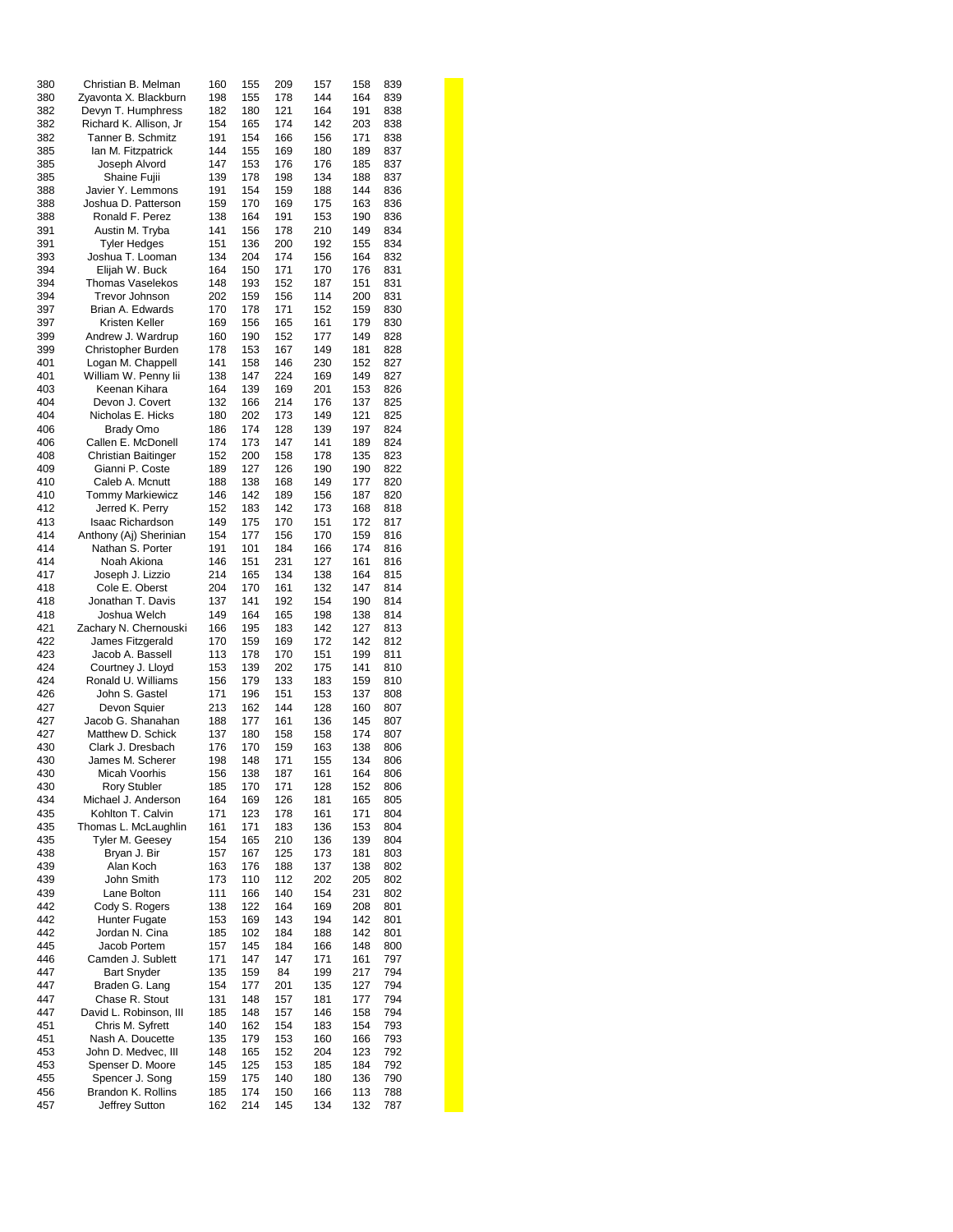| 458 | Scott M. Vedros         | 125 | 168 | 202 | 142 | 149<br>786 |  |
|-----|-------------------------|-----|-----|-----|-----|------------|--|
| 459 | <b>William Oertling</b> | 158 | 152 | 157 | 152 | 166<br>785 |  |
| 460 | Kyler J. Gerl           | 180 | 169 | 123 | 170 | 140<br>782 |  |
| 461 | Cory T. Matthews        | 124 | 140 | 184 | 197 | 136<br>781 |  |
|     |                         |     |     |     |     |            |  |
| 462 | Dmitri Richardson       | 164 | 194 | 151 | 102 | 780<br>169 |  |
| 463 | Isaiah Jackson          | 106 | 167 | 181 | 154 | 170<br>778 |  |
| 464 | Dallas Bunk             | 152 | 145 | 141 | 180 | 159<br>777 |  |
| 464 | <b>Matthew Tremain</b>  | 169 | 157 | 94  | 175 | 777<br>182 |  |
| 466 | <b>Hayden Tarris</b>    | 168 | 149 | 140 | 141 | 178<br>776 |  |
|     |                         |     |     |     |     |            |  |
| 466 | Joe Rohle               | 181 | 133 | 149 | 170 | 143<br>776 |  |
| 468 | Nick E. Stein           | 215 | 120 | 136 | 159 | 144<br>774 |  |
| 469 | Jacob Smith             | 149 | 152 | 161 | 144 | 167<br>773 |  |
| 470 | Jonah B. Drush          | 181 | 140 | 169 | 134 | 148<br>772 |  |
| 470 | Zachary R. Lessard      | 182 | 170 | 145 | 157 | 772<br>118 |  |
| 472 | A.J. Laritson           | 161 | 142 | 178 | 144 | 771<br>146 |  |
| 473 |                         | 158 | 111 | 169 | 225 | 769<br>106 |  |
|     | Elijah M. Chin          |     |     |     |     |            |  |
| 473 | Jacob Harnish           | 181 | 115 | 147 | 157 | 769<br>169 |  |
| 475 | Alex Nolan              | 166 | 166 | 150 | 127 | 159<br>768 |  |
| 476 | Ashton J. Wardrup       | 158 | 144 | 176 | 120 | 169<br>767 |  |
| 476 | Noah Saul               | 149 | 139 | 161 | 171 | 767<br>147 |  |
| 476 | Oscar Troost            | 155 | 118 | 157 | 146 | 767<br>191 |  |
|     |                         |     |     |     |     |            |  |
| 479 | Dalton E. Mclearen      | 189 | 153 | 146 | 133 | 145<br>766 |  |
| 480 | <b>Carson Barnes</b>    | 112 | 166 | 126 | 172 | 189<br>765 |  |
| 480 | Justin A. Bushor        | 124 | 176 | 165 | 157 | 143<br>765 |  |
| 482 | James A. Armendariz     | 187 | 183 | 113 | 130 | 764<br>151 |  |
| 483 | Alex D. Pierce          | 129 | 151 | 176 | 180 | 126<br>762 |  |
|     |                         |     |     |     |     |            |  |
| 484 | Michael E. Taber        | 157 | 134 | 174 | 142 | 758<br>151 |  |
| 484 | <b>Troy Liggett</b>     | 179 | 193 | 129 | 132 | 125<br>758 |  |
| 486 | Nicholas V. Behrens     | 180 | 129 | 146 | 166 | 136<br>757 |  |
| 487 | Jaylen Zaragoza         | 153 | 136 | 127 | 170 | 755<br>169 |  |
| 488 | Benjamin N. Furrow      | 114 | 195 | 217 | 119 | 749<br>104 |  |
| 489 |                         | 166 |     | 151 |     | 748<br>167 |  |
|     | Chase Byrd              |     | 107 |     | 157 |            |  |
| 490 | Colin A. Jones          | 160 | 151 | 130 | 193 | 746<br>112 |  |
| 490 | Jeffery (jay) Oliver    | 139 | 168 | 173 | 101 | 165<br>746 |  |
| 492 | Cory A. Berkimer        | 137 | 135 | 127 | 142 | 204<br>745 |  |
| 493 | Justin Demartin         | 154 | 133 | 151 | 156 | 149<br>743 |  |
| 493 | Justin R. Mooney        | 165 | 126 | 178 | 115 | 159<br>743 |  |
|     |                         |     |     |     |     |            |  |
| 495 | Hunter J. Johnston      | 145 | 127 | 168 | 163 | 736<br>133 |  |
| 496 | <b>Gavin Stutz</b>      | 135 | 163 | 137 | 125 | 175<br>735 |  |
| 497 | Braden M. Kidd          | 129 | 134 | 134 | 156 | 730<br>177 |  |
| 498 | Jarer McKay Messner     | 158 | 193 | 133 | 107 | 135<br>726 |  |
| 499 | Collin M. Clark         | 143 | 145 | 168 | 105 | 719<br>158 |  |
| 500 | Luca A. Caminiti        | 126 | 150 | 136 | 144 | 160<br>716 |  |
|     |                         |     |     |     |     |            |  |
| 501 | Melia Mitskavich        | 135 | 146 | 147 | 128 | 715<br>159 |  |
| 502 | Jacob G. Dubuc          | 149 | 154 | 129 | 132 | 150<br>714 |  |
| 503 | Brandon Nakaoka         | 157 | 138 | 142 | 144 | 126<br>707 |  |
| 504 | Anthony J. Lizzio       | 148 | 102 | 144 | 150 | 161<br>705 |  |
| 505 | <b>Anthony Herrin</b>   | 120 | 118 | 133 | 151 | 181<br>703 |  |
|     |                         |     |     |     |     |            |  |
| 506 | Tim Wengenack           | 112 | 136 | 152 | 109 | 700<br>191 |  |
| 507 | Jared M. Hurn           | 122 | 131 | 135 | 172 | 139<br>699 |  |
| 508 | Cameron Atherton        | 99  | 156 | 170 | 133 | 138<br>696 |  |
| 509 | Joshua Lee              | 137 | 110 | 134 | 159 | 152<br>692 |  |
| 510 | Isaac A. Martinez       | 134 | 110 | 110 | 168 | 151<br>673 |  |
| 511 | Kyle P. Hanzak          | 161 | 131 | 148 | 128 | 671<br>103 |  |
|     | Holden B. Childs        |     |     |     |     |            |  |
| 512 |                         | 119 | 149 | 147 | 121 | 132<br>668 |  |
| 513 | Jacen Fitzgerald        | 133 | 129 | 137 | 165 | 87<br>651  |  |
| 514 | <b>Matthew Maragos</b>  | 113 | 136 | 141 | 138 | 118<br>646 |  |
| 515 | Nathan E. Boothby       | 139 | 128 | 108 | 115 | 144<br>634 |  |
| 516 | Lohrghan Ziegler        | 131 | 103 | 136 | 113 | 145<br>628 |  |
| 517 | Brady F. Louthan        | 107 | 118 | 135 | 130 | 125<br>615 |  |
|     |                         |     |     |     |     |            |  |
| 518 | William K. Likens       | 150 | 126 | 128 | 112 | 97<br>613  |  |
| 519 | Weston T. Penny         | 117 | 119 | 120 | 108 | 113<br>577 |  |
| 520 | Andrew D. Brabant       | 230 | 171 | 123 | 0   | 0<br>524   |  |
| 521 | <b>Carley Shrader</b>   | 53  | 84  | 97  | 101 | 113<br>448 |  |
| 522 | Alex M. Fleetwood       | 0   | 0   | 0   | 0   | 0<br>0     |  |
|     |                         |     |     |     |     |            |  |
| 522 | Austin R. Bull          | 0   | 0   | 0   | 0   | 0<br>0     |  |
| 522 | Brennan L. Haugh        | 0   | 0   | 0   | 0   | 0<br>0     |  |
| 522 | Christopher M. Grimes   | 0   | 0   | 0   | 0   | 0<br>0     |  |
| 522 | David B. Daniels        | 0   | 0   | 0   | 0   | 0<br>0     |  |
| 522 | Dylan C. Pyrtle         | 0   | 0   | 0   | 0   | 0<br>0     |  |
| 522 | Evan H. Weinberg        | 0   | 0   | 0   | 0   | 0<br>0     |  |
|     |                         |     |     |     |     |            |  |
| 522 | Jacob D. Boris          | 0   | 0   | 0   | 0   | 0<br>0     |  |
| 522 | Jacob W. Gosse          | 0   | 0   | 0   | 0   | 0<br>0     |  |
| 522 | Jake C. Place           | 0   | 0   | 0   | 0   | 0<br>0     |  |
| 522 | Jarin Kurashige         | 0   | 0   | 0   | 0   | 0<br>0     |  |
| 522 | Jeffery Isaacs          | 0   | 0   | 0   | 0   | 0<br>0     |  |
| 522 | Josh Driver             | 0   | 0   | 0   | 0   | 0<br>0     |  |
|     |                         |     |     |     |     |            |  |
| 522 | Keaton I. Green         | 0   | 0   | 0   | 0   | 0<br>0     |  |